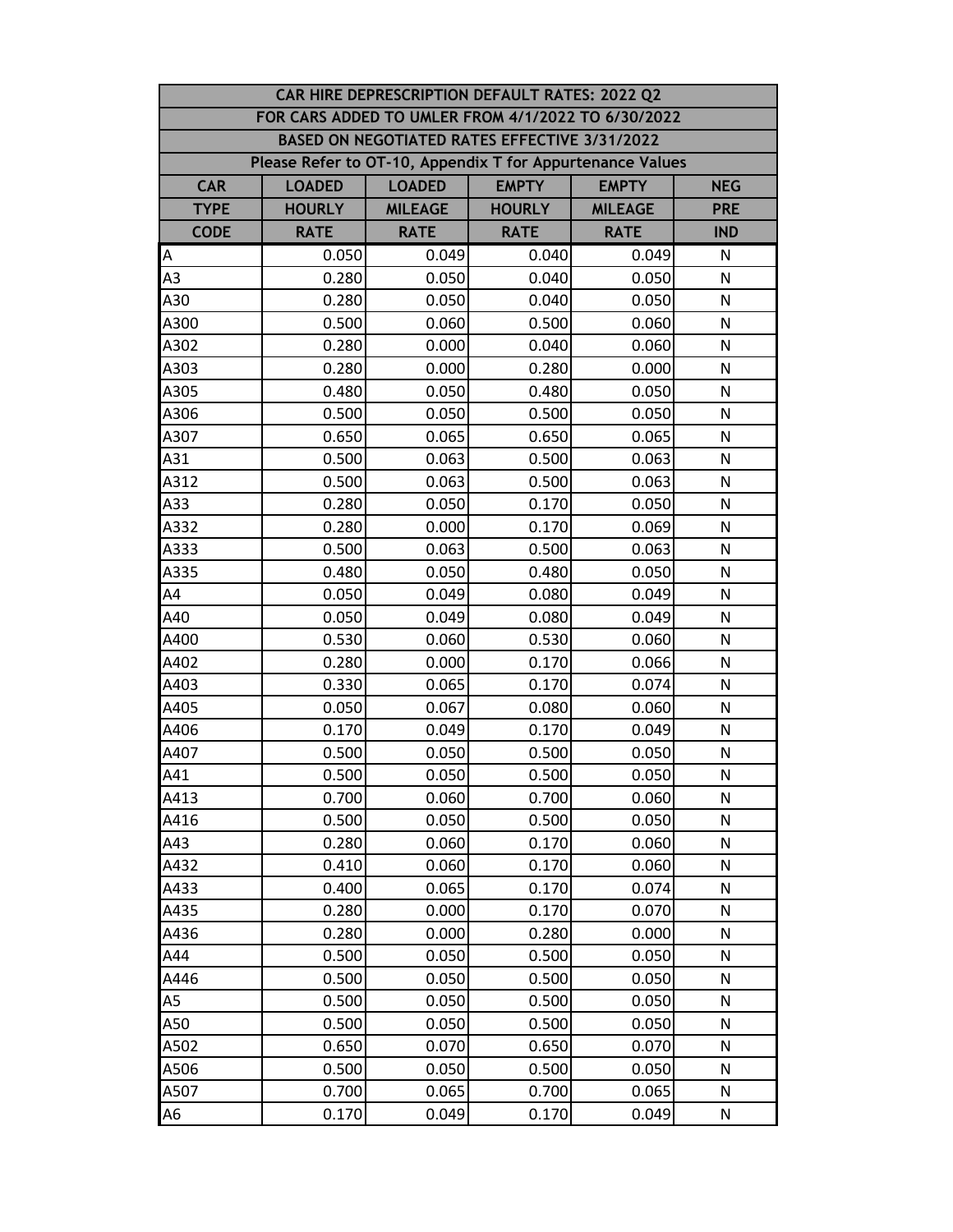|             | CAR HIRE DEPRESCRIPTION DEFAULT RATES: 2022 Q2            |                                                             |               |                |              |  |  |  |
|-------------|-----------------------------------------------------------|-------------------------------------------------------------|---------------|----------------|--------------|--|--|--|
|             | FOR CARS ADDED TO UMLER FROM 4/1/2022 TO 6/30/2022        |                                                             |               |                |              |  |  |  |
|             |                                                           | BASED ON NEGOTIATED RATES EFFECTIVE 3/31/2022               |               |                |              |  |  |  |
|             | Please Refer to OT-10, Appendix T for Appurtenance Values |                                                             |               |                |              |  |  |  |
| <b>CAR</b>  | <b>LOADED</b>                                             | <b>EMPTY</b><br><b>LOADED</b><br><b>EMPTY</b><br><b>NEG</b> |               |                |              |  |  |  |
| <b>TYPE</b> | <b>HOURLY</b>                                             | <b>MILEAGE</b>                                              | <b>HOURLY</b> | <b>MILEAGE</b> | <b>PRE</b>   |  |  |  |
| <b>CODE</b> | <b>RATE</b>                                               | <b>RATE</b>                                                 | <b>RATE</b>   | <b>RATE</b>    | <b>IND</b>   |  |  |  |
| A60         | 0.170                                                     | 0.049                                                       | 0.170         | 0.060          | N            |  |  |  |
| A602        | 0.280                                                     | 0.000                                                       | 0.280         | 0.000          | N            |  |  |  |
| A603        | 0.500                                                     | 0.060                                                       | 0.500         | 0.060          | N            |  |  |  |
| A605        | 0.280                                                     | 0.000                                                       | 0.280         | 0.000          | N            |  |  |  |
| A606        | 0.170                                                     | 0.049                                                       | 0.170         | 0.077          | N            |  |  |  |
| A607        | 0.600                                                     | 0.060                                                       | 0.600         | 0.060          | N            |  |  |  |
| A61         | 0.730                                                     | 0.070                                                       | 0.730         | 0.070          | N            |  |  |  |
| A616        | 0.730                                                     | 0.070                                                       | 0.730         | 0.070          | N            |  |  |  |
| A63         | 0.190                                                     | 0.049                                                       | 0.170         | 0.049          | N            |  |  |  |
| A632        | 0.280                                                     | 0.000                                                       | 0.170         | 0.072          | N            |  |  |  |
| A633        | 0.500                                                     | 0.050                                                       | 0.500         | 0.050          | N            |  |  |  |
| A635        | 0.550                                                     | 0.080                                                       | 0.550         | 0.080          | $\mathsf{N}$ |  |  |  |
| A636        | 0.190                                                     | 0.049                                                       | 0.170         | 0.049          | N            |  |  |  |
| A64         | 0.600                                                     | 0.060                                                       | 0.600         | 0.060          | N            |  |  |  |
| A646        | 0.600                                                     | 0.060                                                       | 0.600         | 0.060          | N            |  |  |  |
| A8          | 0.700                                                     | 0.060                                                       | 0.700         | 0.060          | N            |  |  |  |
| A80         | 0.700                                                     | 0.060                                                       | 0.700         | 0.060          | $\mathsf{N}$ |  |  |  |
| A800        | 0.830                                                     | 0.070                                                       | 0.830         | 0.070          | N            |  |  |  |
| A806        | 0.700                                                     | 0.060                                                       | 0.700         | 0.060          | N            |  |  |  |
| A81         | 0.750                                                     | 0.070                                                       | 0.750         | 0.070          | N            |  |  |  |
| A816        | 0.750                                                     | 0.070                                                       | 0.750         | 0.070          | N            |  |  |  |
| A83         | 0.700                                                     | 0.060                                                       | 0.700         | 0.060          | N            |  |  |  |
| A836        | 0.700                                                     | 0.060                                                       | 0.700         | 0.060          | N            |  |  |  |
| <b>B</b>    | 0.330                                                     | 0.045                                                       | 0.330         | 0.045          | N            |  |  |  |
| <b>B3</b>   | 0.330                                                     | 0.045                                                       | 0.330         | 0.045          | N            |  |  |  |
| <b>B30</b>  | 0.450                                                     | 0.045                                                       | 0.450         | 0.045          | N            |  |  |  |
| <b>B304</b> | 0.450                                                     | 0.045                                                       | 0.450         | 0.045          | N            |  |  |  |
| <b>B305</b> | 0.530                                                     | 0.060                                                       | 0.530         | 0.060          | N            |  |  |  |
| <b>B31</b>  | 0.330                                                     | 0.050                                                       | 0.330         | 0.050          | N            |  |  |  |
| B314        | 0.330                                                     | 0.050                                                       | 0.330         | 0.050          | N            |  |  |  |
| <b>B4</b>   | 0.450                                                     | 0.045                                                       | 0.450         | 0.045          | N            |  |  |  |
| <b>B41</b>  | 0.450                                                     | 0.045                                                       | 0.450         | 0.045          | N            |  |  |  |
| B414        | 0.450                                                     | 0.045                                                       | 0.450         | 0.045          | N            |  |  |  |
| B417        | 0.480                                                     | 0.050                                                       | 0.480         | 0.050          | N            |  |  |  |
| <b>B42</b>  | 0.500                                                     | 0.060                                                       | 0.500         | 0.060          | N            |  |  |  |
| B424        | 0.500                                                     | 0.060                                                       | 0.500         | 0.060          | N            |  |  |  |
| <b>B43</b>  | 0.580                                                     | 0.050                                                       | 0.580         | 0.050          | N            |  |  |  |
| B435        | 0.750                                                     | 0.070                                                       | 0.750         | 0.070          | $\mathsf{N}$ |  |  |  |
| B437        | 0.580                                                     | 0.050                                                       | 0.580         | 0.050          | N            |  |  |  |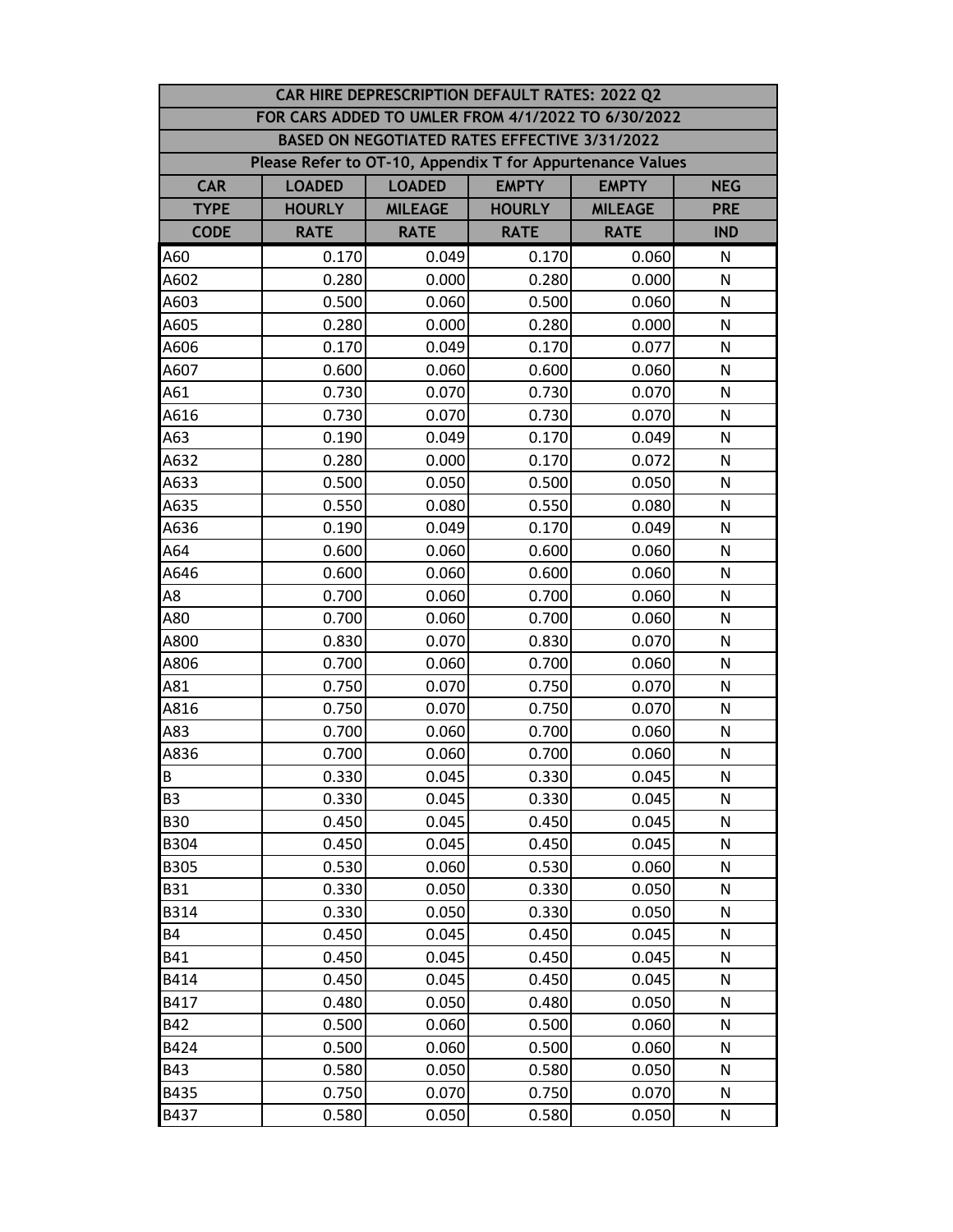| CAR HIRE DEPRESCRIPTION DEFAULT RATES: 2022 Q2 |                                                           |                                                             |                                               |                |              |  |  |  |
|------------------------------------------------|-----------------------------------------------------------|-------------------------------------------------------------|-----------------------------------------------|----------------|--------------|--|--|--|
|                                                | FOR CARS ADDED TO UMLER FROM 4/1/2022 TO 6/30/2022        |                                                             |                                               |                |              |  |  |  |
|                                                |                                                           |                                                             | BASED ON NEGOTIATED RATES EFFECTIVE 3/31/2022 |                |              |  |  |  |
|                                                | Please Refer to OT-10, Appendix T for Appurtenance Values |                                                             |                                               |                |              |  |  |  |
| <b>CAR</b>                                     | <b>LOADED</b>                                             | <b>EMPTY</b><br><b>LOADED</b><br><b>EMPTY</b><br><b>NEG</b> |                                               |                |              |  |  |  |
| <b>TYPE</b>                                    | <b>HOURLY</b>                                             | <b>MILEAGE</b>                                              | <b>HOURLY</b>                                 | <b>MILEAGE</b> | <b>PRE</b>   |  |  |  |
| <b>CODE</b>                                    | <b>RATE</b>                                               | <b>RATE</b>                                                 | <b>RATE</b>                                   | <b>RATE</b>    | <b>IND</b>   |  |  |  |
| <b>B5</b>                                      | 0.630                                                     | 0.065                                                       | 0.630                                         | 0.065          | N            |  |  |  |
| <b>B53</b>                                     | 0.630                                                     | 0.065                                                       | 0.630                                         | 0.065          | N            |  |  |  |
| <b>B537</b>                                    | 0.630                                                     | 0.065                                                       | 0.630                                         | 0.065          | N            |  |  |  |
| <b>B6</b>                                      | 0.550                                                     | 0.060                                                       | 0.550                                         | 0.060          | N            |  |  |  |
| <b>B60</b>                                     | 0.550                                                     | 0.080                                                       | 0.550                                         | 0.080          | N            |  |  |  |
| B607                                           | 0.550                                                     | 0.080                                                       | 0.550                                         | 0.080          | N            |  |  |  |
| <b>B61</b>                                     | 0.800                                                     | 0.070                                                       | 0.800                                         | 0.070          | N            |  |  |  |
| B617                                           | 0.800                                                     | 0.070                                                       | 0.800                                         | 0.070          | N            |  |  |  |
| <b>B62</b>                                     | 0.550                                                     | 0.060                                                       | 0.550                                         | 0.060          | N            |  |  |  |
| B625                                           | 0.600                                                     | 0.060                                                       | 0.600                                         | 0.060          | N            |  |  |  |
| B627                                           | 0.550                                                     | 0.080                                                       | 0.550                                         | 0.080          | N            |  |  |  |
| <b>B63</b>                                     | 0.550                                                     | 0.065                                                       | 0.550                                         | 0.065          | N            |  |  |  |
| B634                                           | 0.780                                                     | 0.065                                                       | 0.780                                         | 0.065          | N            |  |  |  |
| B635                                           | 0.550                                                     | 0.080                                                       | 0.550                                         | 0.080          | N            |  |  |  |
| B637                                           | 0.600                                                     | 0.070                                                       | 0.600                                         | 0.070          | N            |  |  |  |
| B8                                             | 0.750                                                     | 0.070                                                       | 0.750                                         | 0.070          | N            |  |  |  |
| <b>B82</b>                                     | 0.750                                                     | 0.070                                                       | 0.750                                         | 0.070          | N            |  |  |  |
| B827                                           | 0.750                                                     | 0.070                                                       | 0.750                                         | 0.070          | $\mathsf{N}$ |  |  |  |
| $\mathsf{C}$                                   | 0.050                                                     | 0.040                                                       | 0.010                                         | 0.010          | N            |  |  |  |
| C1                                             | 0.050                                                     | 0.062                                                       | 0.010                                         | 0.010          | N            |  |  |  |
| C11                                            | 0.050                                                     | 0.062                                                       | 0.010                                         | 0.010          | N            |  |  |  |
| C111                                           | 0.400                                                     | 0.000                                                       | 0.400                                         | 0.000          | N            |  |  |  |
| C112                                           | 0.050                                                     | 0.077                                                       | 0.050                                         | 0.077          | N            |  |  |  |
| C113                                           | 0.290                                                     | 0.062                                                       | 0.010                                         | 0.010          | ${\sf N}$    |  |  |  |
| C114                                           | 0.490                                                     | 0.065                                                       | 0.490                                         | 0.065          | N            |  |  |  |
| C <sub>2</sub>                                 | 0.610                                                     | 0.060                                                       | 0.610                                         | 0.060          | N            |  |  |  |
| C <sub>21</sub>                                | 0.610                                                     | 0.060                                                       | 0.610                                         | 0.060          | N            |  |  |  |
| C <sub>213</sub>                               | 0.610                                                     | 0.060                                                       | 0.610                                         | 0.060          | N            |  |  |  |
| C <sub>3</sub>                                 | 0.450                                                     | 0.040                                                       | 0.450                                         | 0.040          | N            |  |  |  |
| C31                                            | 0.450                                                     | 0.040                                                       | 0.450                                         | 0.040          | ${\sf N}$    |  |  |  |
| C313                                           | 0.450                                                     | 0.040                                                       | 0.450                                         | 0.040          | N            |  |  |  |
| C314                                           | 0.550                                                     | 0.065                                                       | 0.550                                         | 0.065          | N            |  |  |  |
| C <sub>4</sub>                                 | 0.500                                                     | 0.050                                                       | 0.500                                         | 0.050          | N            |  |  |  |
| C41                                            | 0.500                                                     | 0.050                                                       | 0.500                                         | 0.050          | N            |  |  |  |
| C413                                           | 0.500                                                     | 0.050                                                       | 0.500                                         | 0.050          | N            |  |  |  |
| C <sub>6</sub>                                 | 0.730                                                     | 0.070                                                       | 0.730                                         | 0.070          | N            |  |  |  |
| C61                                            | 0.730                                                     | 0.070                                                       | 0.730                                         | 0.070          | N            |  |  |  |
| C614                                           | 0.730                                                     | 0.070                                                       | 0.730                                         | 0.070          | N            |  |  |  |
| E                                              | 0.210                                                     | 0.040                                                       | 0.070                                         | 0.040          | N            |  |  |  |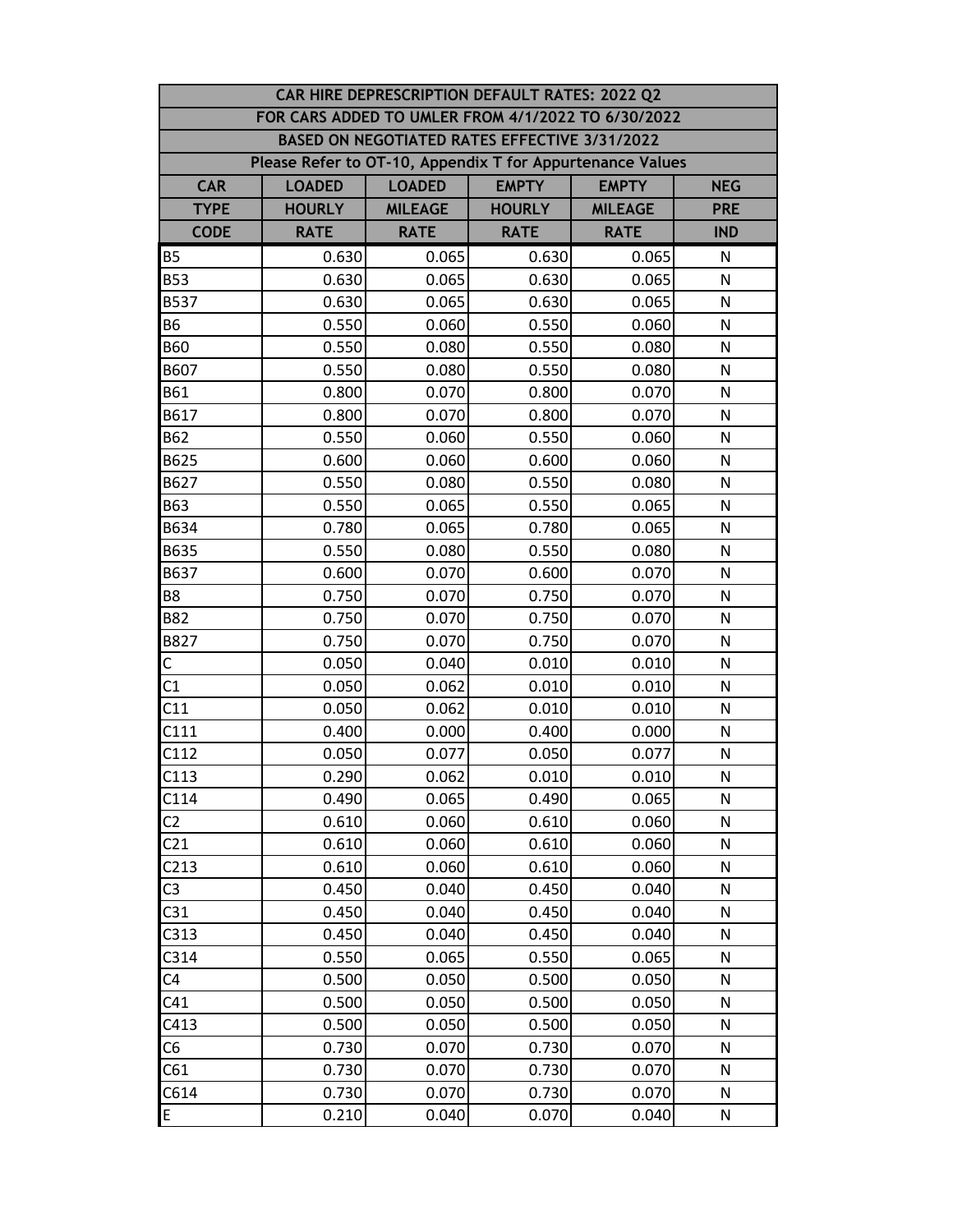| CAR HIRE DEPRESCRIPTION DEFAULT RATES: 2022 Q2 |                                                           |                                                             |               |                |              |  |  |  |
|------------------------------------------------|-----------------------------------------------------------|-------------------------------------------------------------|---------------|----------------|--------------|--|--|--|
|                                                | FOR CARS ADDED TO UMLER FROM 4/1/2022 TO 6/30/2022        |                                                             |               |                |              |  |  |  |
|                                                |                                                           | BASED ON NEGOTIATED RATES EFFECTIVE 3/31/2022               |               |                |              |  |  |  |
|                                                | Please Refer to OT-10, Appendix T for Appurtenance Values |                                                             |               |                |              |  |  |  |
| <b>CAR</b>                                     | <b>LOADED</b>                                             | <b>EMPTY</b><br><b>LOADED</b><br><b>EMPTY</b><br><b>NEG</b> |               |                |              |  |  |  |
| <b>TYPE</b>                                    | <b>HOURLY</b>                                             | <b>MILEAGE</b>                                              | <b>HOURLY</b> | <b>MILEAGE</b> | <b>PRE</b>   |  |  |  |
| <b>CODE</b>                                    | <b>RATE</b>                                               | <b>RATE</b>                                                 | <b>RATE</b>   | <b>RATE</b>    | <b>IND</b>   |  |  |  |
| E <sub>1</sub>                                 | 0.250                                                     | 0.040                                                       | 0.070         | 0.040          | N            |  |  |  |
| E10                                            | 0.250                                                     | 0.040                                                       | 0.070         | 0.040          | N            |  |  |  |
| E104                                           | 0.620                                                     | 0.070                                                       | 0.620         | 0.070          | ${\sf N}$    |  |  |  |
| E105                                           | 0.500                                                     | 0.050                                                       | 0.070         | 0.070          | N            |  |  |  |
| E106                                           | 0.250                                                     | 0.040                                                       | 0.250         | 0.040          | N            |  |  |  |
| E11                                            | 0.310                                                     | 0.050                                                       | 0.310         | 0.050          | N            |  |  |  |
| E114                                           | 0.500                                                     | 0.050                                                       | 0.500         | 0.050          | N            |  |  |  |
| E115                                           | 0.310                                                     | 0.064                                                       | 0.310         | 0.064          | N            |  |  |  |
| E13                                            | 0.500                                                     | 0.060                                                       | 0.500         | 0.060          | N            |  |  |  |
| E131                                           | 0.540                                                     | 0.060                                                       | 0.540         | 0.060          | N            |  |  |  |
| E134                                           | 0.500                                                     | 0.060                                                       | 0.500         | 0.060          | $\mathsf{N}$ |  |  |  |
| E14                                            | 0.380                                                     | 0.083                                                       | 0.380         | 0.083          | $\mathsf{N}$ |  |  |  |
| E141                                           | 0.600                                                     | 0.083                                                       | 0.600         | 0.083          | N            |  |  |  |
| E142                                           | 0.380                                                     | 0.117                                                       | 0.380         | 0.117          | N            |  |  |  |
| E <sub>2</sub>                                 | 0.500                                                     | 0.050                                                       | 0.500         | 0.050          | N            |  |  |  |
| E23                                            | 0.500                                                     | 0.050                                                       | 0.500         | 0.050          | $\mathsf{N}$ |  |  |  |
| E231                                           | 0.600                                                     | 0.083                                                       | 0.600         | 0.083          | $\mathsf{N}$ |  |  |  |
| E232                                           | 0.500                                                     | 0.050                                                       | 0.500         | 0.050          | ${\sf N}$    |  |  |  |
| E24                                            | 0.520                                                     | 0.083                                                       | 0.520         | 0.083          | N            |  |  |  |
| E241                                           | 0.600                                                     | 0.083                                                       | 0.600         | 0.083          | N            |  |  |  |
| E242                                           | 0.520                                                     | 0.100                                                       | 0.520         | 0.100          | N            |  |  |  |
| E <sub>3</sub>                                 | 0.250                                                     | 0.040                                                       | 0.250         | 0.040          | N            |  |  |  |
| E30                                            | 0.250                                                     | 0.040                                                       | 0.250         | 0.040          | N            |  |  |  |
| E306                                           | 0.250                                                     | 0.040                                                       | 0.250         | 0.040          | N            |  |  |  |
| E307                                           | 0.580                                                     | 0.060                                                       | 0.580         | 0.060          | N            |  |  |  |
| E33                                            | 0.500                                                     | 0.060                                                       | 0.500         | 0.060          | N            |  |  |  |
| E331                                           | 0.500                                                     | 0.060                                                       | 0.500         | 0.060          | N            |  |  |  |
| E334                                           | 0.500                                                     | 0.060                                                       | 0.500         | 0.060          | N            |  |  |  |
| E335                                           | 0.700                                                     | 0.080                                                       | 0.700         | 0.080          | N            |  |  |  |
| E34                                            | 0.700                                                     | 0.070                                                       | 0.700         | 0.070          | N            |  |  |  |
| E342                                           | 0.700                                                     | 0.070                                                       | 0.700         | 0.070          | N            |  |  |  |
| E4                                             | 0.550                                                     | 0.060                                                       | 0.550         | 0.060          | N            |  |  |  |
| E43                                            | 0.620                                                     | 0.070                                                       | 0.620         | 0.070          | N            |  |  |  |
| E431                                           | 0.620                                                     | 0.070                                                       | 0.620         | 0.070          | N            |  |  |  |
| E432                                           | 0.750                                                     | 0.090                                                       | 0.750         | 0.090          | N            |  |  |  |
| E44                                            | 0.550                                                     | 0.060                                                       | 0.550         | 0.060          | N            |  |  |  |
| E441                                           | 0.550                                                     | 0.080                                                       | 0.550         | 0.080          | N            |  |  |  |
| E442                                           | 0.600                                                     | 0.060                                                       | 0.600         | 0.060          | N            |  |  |  |
| E444                                           | 0.720                                                     | 0.080                                                       | 0.720         | 0.080          | N            |  |  |  |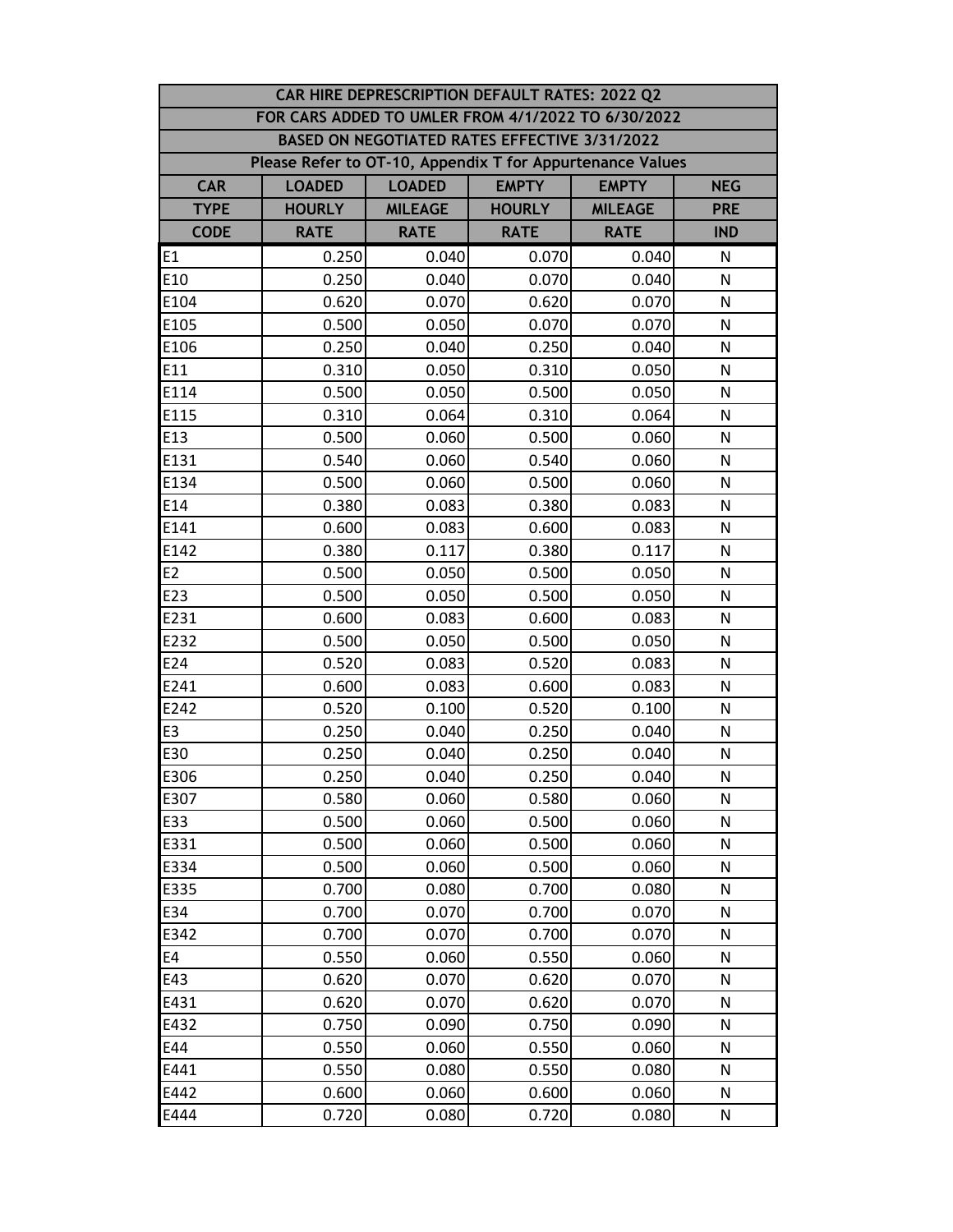| CAR HIRE DEPRESCRIPTION DEFAULT RATES: 2022 Q2 |                                                           |                                                             |                                               |                |              |  |  |  |
|------------------------------------------------|-----------------------------------------------------------|-------------------------------------------------------------|-----------------------------------------------|----------------|--------------|--|--|--|
|                                                | FOR CARS ADDED TO UMLER FROM 4/1/2022 TO 6/30/2022        |                                                             |                                               |                |              |  |  |  |
|                                                |                                                           |                                                             | BASED ON NEGOTIATED RATES EFFECTIVE 3/31/2022 |                |              |  |  |  |
|                                                | Please Refer to OT-10, Appendix T for Appurtenance Values |                                                             |                                               |                |              |  |  |  |
| <b>CAR</b>                                     | <b>LOADED</b>                                             | <b>EMPTY</b><br><b>LOADED</b><br><b>EMPTY</b><br><b>NEG</b> |                                               |                |              |  |  |  |
| <b>TYPE</b>                                    | <b>HOURLY</b>                                             | <b>MILEAGE</b>                                              | <b>HOURLY</b>                                 | <b>MILEAGE</b> | <b>PRE</b>   |  |  |  |
| <b>CODE</b>                                    | <b>RATE</b>                                               | <b>RATE</b>                                                 | <b>RATE</b>                                   | <b>RATE</b>    | <b>IND</b>   |  |  |  |
| E <sub>5</sub>                                 | 0.210                                                     | 0.040                                                       | 0.200                                         | 0.040          | N            |  |  |  |
| E50                                            | 0.400                                                     | 0.040                                                       | 0.400                                         | 0.040          | N            |  |  |  |
| E504                                           | 0.400                                                     | 0.040                                                       | 0.400                                         | 0.040          | ${\sf N}$    |  |  |  |
| E507                                           | 0.450                                                     | 0.087                                                       | 0.450                                         | 0.087          | N            |  |  |  |
| E52                                            | 0.500                                                     | 0.104                                                       | 0.500                                         | 0.104          | N            |  |  |  |
| E524                                           | 0.500                                                     | 0.104                                                       | 0.500                                         | 0.104          | N            |  |  |  |
| E53                                            | 0.210                                                     | 0.058                                                       | 0.210                                         | 0.058          | N            |  |  |  |
| E531                                           | 0.500                                                     | 0.091                                                       | 0.500                                         | 0.091          | N            |  |  |  |
| E534                                           | 0.210                                                     | 0.058                                                       | 0.210                                         | 0.058          | N            |  |  |  |
| E535                                           | 0.500                                                     | 0.070                                                       | 0.500                                         | 0.070          | N            |  |  |  |
| E536                                           | 0.620                                                     | 0.070                                                       | 0.620                                         | 0.070          | $\mathsf{N}$ |  |  |  |
| E54                                            | 0.480                                                     | 0.050                                                       | 0.200                                         | 0.050          | N            |  |  |  |
| E541                                           | 0.550                                                     | 0.080                                                       | 0.550                                         | 0.080          | N            |  |  |  |
| E542                                           | 0.480                                                     | 0.050                                                       | 0.480                                         | 0.050          | N            |  |  |  |
| E544                                           | 0.550                                                     | 0.080                                                       | 0.200                                         | 0.058          | N            |  |  |  |
| E58                                            | 0.480                                                     | 0.050                                                       | 0.480                                         | 0.050          | $\mathsf{N}$ |  |  |  |
| E584                                           | 0.480                                                     | 0.050                                                       | 0.480                                         | 0.050          | N            |  |  |  |
| E6                                             | 0.500                                                     | 0.050                                                       | 0.500                                         | 0.050          | ${\sf N}$    |  |  |  |
| E62                                            | 0.700                                                     | 0.060                                                       | 0.700                                         | 0.060          | N            |  |  |  |
| E624                                           | 0.700                                                     | 0.060                                                       | 0.700                                         | 0.060          | N            |  |  |  |
| E63                                            | 0.500                                                     | 0.050                                                       | 0.500                                         | 0.050          | N            |  |  |  |
| E631                                           | 0.620                                                     | 0.070                                                       | 0.620                                         | 0.070          | N            |  |  |  |
| E634                                           | 0.500                                                     | 0.050                                                       | 0.500                                         | 0.050          | N            |  |  |  |
| E64                                            | 0.500                                                     | 0.056                                                       | 0.500                                         | 0.056          | N            |  |  |  |
| E641                                           | 0.590                                                     | 0.070                                                       | 0.590                                         | 0.070          | N            |  |  |  |
| E642                                           | 0.500                                                     | 0.056                                                       | 0.500                                         | 0.056          | N            |  |  |  |
| E644                                           | 0.620                                                     | 0.070                                                       | 0.620                                         | 0.070          | N            |  |  |  |
| E7                                             | 0.500                                                     | 0.060                                                       | 0.500                                         | 0.060          | N            |  |  |  |
| E70                                            | 0.600                                                     | 0.085                                                       | 0.600                                         | 0.085          | N            |  |  |  |
| E707                                           | 0.600                                                     | 0.085                                                       | 0.600                                         | 0.085          | N            |  |  |  |
| E71                                            | 0.650                                                     | 0.080                                                       | 0.650                                         | 0.080          | N            |  |  |  |
| E717                                           | 0.650                                                     | 0.080                                                       | 0.650                                         | 0.080          | N            |  |  |  |
| E73                                            | 0.500                                                     | 0.060                                                       | 0.500                                         | 0.060          | N            |  |  |  |
| E731                                           | 0.590                                                     | 0.070                                                       | 0.590                                         | 0.070          | N            |  |  |  |
| E734                                           | 0.570                                                     | 0.060                                                       | 0.570                                         | 0.060          | N            |  |  |  |
| E735                                           | 0.500                                                     | 0.090                                                       | 0.500                                         | 0.090          | N            |  |  |  |
| E74                                            | 0.650                                                     | 0.110                                                       | 0.650                                         | 0.110          | N            |  |  |  |
| E745                                           | 0.650                                                     | 0.110                                                       | 0.650                                         | 0.110          | N            |  |  |  |
| E8                                             | 0.500                                                     | 0.090                                                       | 0.500                                         | 0.090          | N            |  |  |  |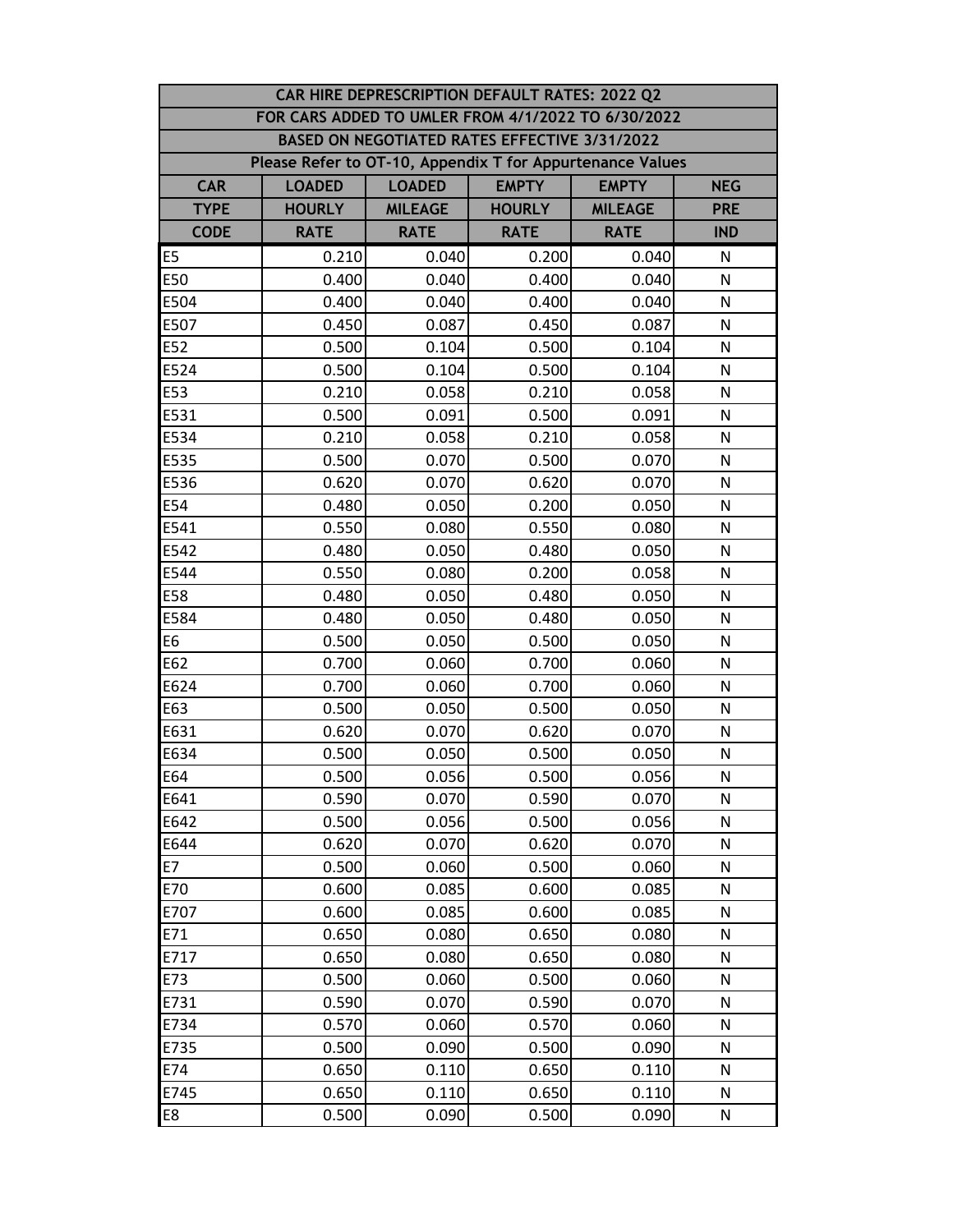| CAR HIRE DEPRESCRIPTION DEFAULT RATES: 2022 Q2 |                                                           |                                                             |                                               |                |              |  |  |  |
|------------------------------------------------|-----------------------------------------------------------|-------------------------------------------------------------|-----------------------------------------------|----------------|--------------|--|--|--|
|                                                | FOR CARS ADDED TO UMLER FROM 4/1/2022 TO 6/30/2022        |                                                             |                                               |                |              |  |  |  |
|                                                |                                                           |                                                             | BASED ON NEGOTIATED RATES EFFECTIVE 3/31/2022 |                |              |  |  |  |
|                                                | Please Refer to OT-10, Appendix T for Appurtenance Values |                                                             |                                               |                |              |  |  |  |
| <b>CAR</b>                                     | <b>LOADED</b>                                             | <b>EMPTY</b><br><b>LOADED</b><br><b>EMPTY</b><br><b>NEG</b> |                                               |                |              |  |  |  |
| <b>TYPE</b>                                    | <b>HOURLY</b>                                             | <b>MILEAGE</b>                                              | <b>HOURLY</b>                                 | <b>MILEAGE</b> | <b>PRE</b>   |  |  |  |
| <b>CODE</b>                                    | <b>RATE</b>                                               | <b>RATE</b>                                                 | <b>RATE</b>                                   | <b>RATE</b>    | <b>IND</b>   |  |  |  |
| E83                                            | 0.500                                                     | 0.090                                                       | 0.500                                         | 0.090          | N            |  |  |  |
| E835                                           | 0.500                                                     | 0.090                                                       | 0.500                                         | 0.090          | N            |  |  |  |
| F                                              | 0.077                                                     | 0.015                                                       | 0.077                                         | 0.015          | ${\sf N}$    |  |  |  |
| F1                                             | 0.290                                                     | 0.015                                                       | 0.290                                         | 0.015          | N            |  |  |  |
| F <sub>10</sub>                                | 0.420                                                     | 0.015                                                       | 0.420                                         | 0.015          | N            |  |  |  |
| F103                                           | 0.420                                                     | 0.066                                                       | 0.420                                         | 0.066          | N            |  |  |  |
| F106                                           | 0.780                                                     | 0.015                                                       | 0.780                                         | 0.015          | N            |  |  |  |
| F <sub>12</sub>                                | 0.290                                                     | 0.027                                                       | 0.290                                         | 0.027          | N            |  |  |  |
| F123                                           | 0.420                                                     | 0.066                                                       | 0.420                                         | 0.066          | N            |  |  |  |
| F126                                           | 0.290                                                     | 0.027                                                       | 0.290                                         | 0.027          | N            |  |  |  |
| F14                                            | 0.500                                                     | 0.050                                                       | 0.500                                         | 0.050          | $\mathsf{N}$ |  |  |  |
| F141                                           | 0.550                                                     | 0.055                                                       | 0.550                                         | 0.055          | N            |  |  |  |
| F142                                           | 0.500                                                     | 0.054                                                       | 0.500                                         | 0.054          | N            |  |  |  |
| F144                                           | 0.660                                                     | 0.050                                                       | 0.660                                         | 0.050          | N            |  |  |  |
| F <sub>15</sub>                                | 0.550                                                     | 0.055                                                       | 0.550                                         | 0.055          | N            |  |  |  |
| F151                                           | 0.550                                                     | 0.055                                                       | 0.550                                         | 0.055          | $\mathsf{N}$ |  |  |  |
| F17                                            | 0.500                                                     | 0.057                                                       | 0.500                                         | 0.057          | N            |  |  |  |
| F172                                           | 0.500                                                     | 0.057                                                       | 0.500                                         | 0.057          | ${\sf N}$    |  |  |  |
| F176                                           | 0.780                                                     | 0.060                                                       | 0.780                                         | 0.060          | N            |  |  |  |
| F <sub>18</sub>                                | 0.550                                                     | 0.050                                                       | 0.550                                         | 0.050          | N            |  |  |  |
| F181                                           | 0.550                                                     | 0.050                                                       | 0.550                                         | 0.050          | N            |  |  |  |
| F <sub>2</sub>                                 | 0.500                                                     | 0.040                                                       | 0.500                                         | 0.040          | N            |  |  |  |
| F20                                            | 0.500                                                     | 0.050                                                       | 0.500                                         | 0.050          | N            |  |  |  |
| F203                                           | 0.500                                                     | 0.050                                                       | 0.500                                         | 0.050          | N            |  |  |  |
| F206                                           | 0.590                                                     | 0.057                                                       | 0.590                                         | 0.057          | N            |  |  |  |
| F22                                            | 0.500                                                     | 0.050                                                       | 0.500                                         | 0.050          | N            |  |  |  |
| F222                                           | 0.520                                                     | 0.060                                                       | 0.520                                         | 0.060          | N            |  |  |  |
| F223                                           | 0.500                                                     | 0.050                                                       | 0.500                                         | 0.050          | N            |  |  |  |
| F226                                           | 0.500                                                     | 0.050                                                       | 0.500                                         | 0.050          | N            |  |  |  |
| F24                                            | 0.500                                                     | 0.050                                                       | 0.500                                         | 0.050          | N            |  |  |  |
| F241                                           | 0.550                                                     | 0.055                                                       | 0.550                                         | 0.055          | N            |  |  |  |
| F242                                           | 0.500                                                     | 0.057                                                       | 0.500                                         | 0.057          | N            |  |  |  |
| F243                                           | 0.500                                                     | 0.050                                                       | 0.500                                         | 0.050          | N            |  |  |  |
| F <sub>25</sub>                                | 0.500                                                     | 0.050                                                       | 0.500                                         | 0.050          | N            |  |  |  |
| F251                                           | 0.500                                                     | 0.055                                                       | 0.500                                         | 0.055          | N            |  |  |  |
| F252                                           | 0.500                                                     | 0.054                                                       | 0.500                                         | 0.054          | N            |  |  |  |
| F253                                           | 0.500                                                     | 0.050                                                       | 0.500                                         | 0.050          | N            |  |  |  |
| F255                                           | 0.500                                                     | 0.050                                                       | 0.500                                         | 0.050          | N            |  |  |  |
| F256                                           | 0.500                                                     | 0.050                                                       | 0.500                                         | 0.050          | N            |  |  |  |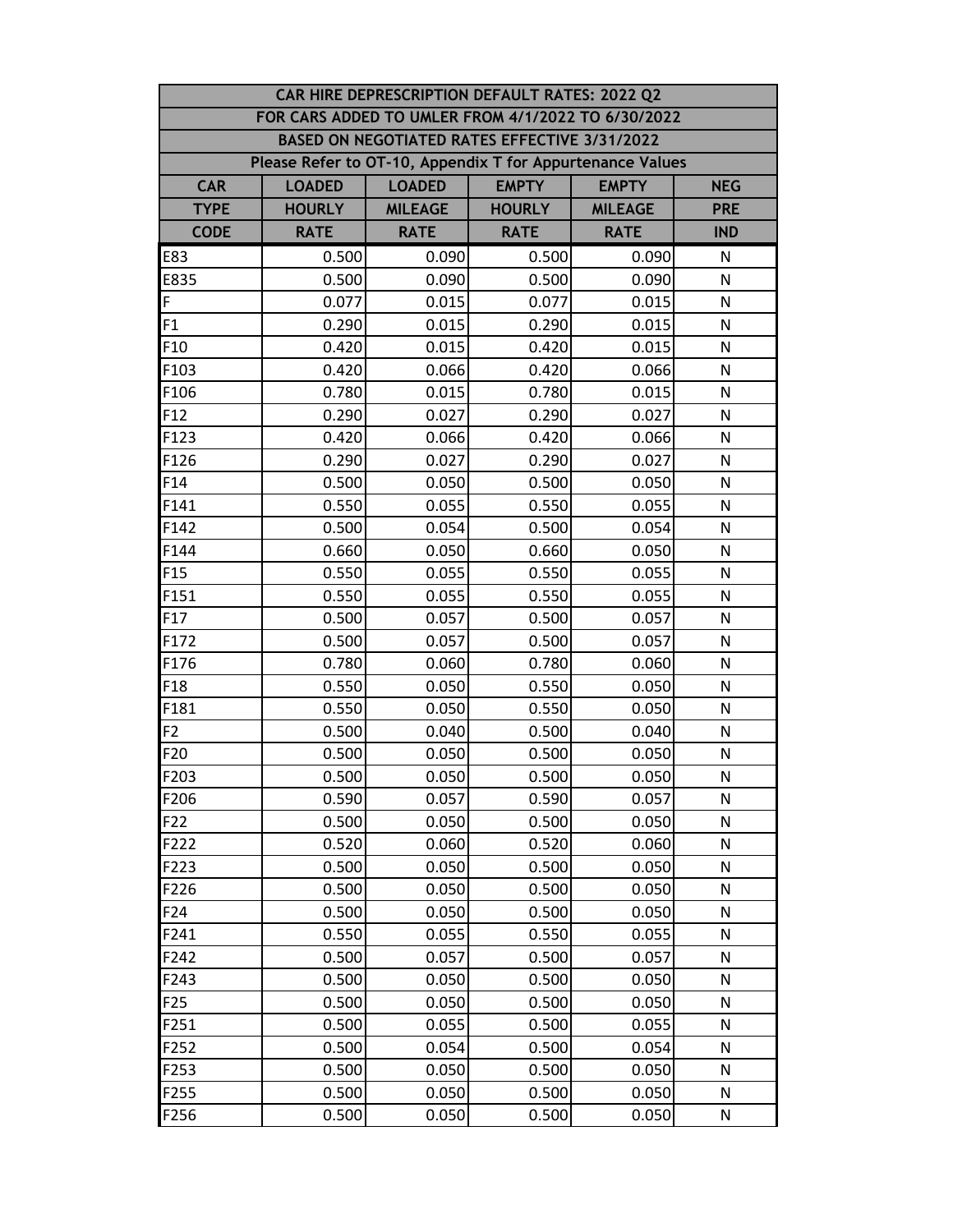| CAR HIRE DEPRESCRIPTION DEFAULT RATES: 2022 Q2 |                                                           |                                                             |                                               |                |              |  |  |  |
|------------------------------------------------|-----------------------------------------------------------|-------------------------------------------------------------|-----------------------------------------------|----------------|--------------|--|--|--|
|                                                | FOR CARS ADDED TO UMLER FROM 4/1/2022 TO 6/30/2022        |                                                             |                                               |                |              |  |  |  |
|                                                |                                                           |                                                             | BASED ON NEGOTIATED RATES EFFECTIVE 3/31/2022 |                |              |  |  |  |
|                                                | Please Refer to OT-10, Appendix T for Appurtenance Values |                                                             |                                               |                |              |  |  |  |
| <b>CAR</b>                                     | <b>LOADED</b>                                             | <b>EMPTY</b><br><b>LOADED</b><br><b>EMPTY</b><br><b>NEG</b> |                                               |                |              |  |  |  |
| <b>TYPE</b>                                    | <b>HOURLY</b>                                             | <b>MILEAGE</b>                                              | <b>HOURLY</b>                                 | <b>MILEAGE</b> | <b>PRE</b>   |  |  |  |
| <b>CODE</b>                                    | <b>RATE</b>                                               | <b>RATE</b>                                                 | <b>RATE</b>                                   | <b>RATE</b>    | <b>IND</b>   |  |  |  |
| F <sub>2</sub> 7                               | 0.500                                                     | 0.040                                                       | 0.500                                         | 0.040          | N            |  |  |  |
| F272                                           | 0.500                                                     | 0.057                                                       | 0.500                                         | 0.057          | N            |  |  |  |
| F273                                           | 0.500                                                     | 0.040                                                       | 0.500                                         | 0.040          | N            |  |  |  |
| F28                                            | 0.550                                                     | 0.050                                                       | 0.550                                         | 0.050          | N            |  |  |  |
| F281                                           | 0.550                                                     | 0.050                                                       | 0.550                                         | 0.050          | N            |  |  |  |
| F283                                           | 0.720                                                     | 0.060                                                       | 0.720                                         | 0.060          | N            |  |  |  |
| F <sub>3</sub>                                 | 0.077                                                     | 0.040                                                       | 0.077                                         | 0.040          | N            |  |  |  |
| F30                                            | 0.500                                                     | 0.050                                                       | 0.500                                         | 0.050          | N            |  |  |  |
| F302                                           | 0.500                                                     | 0.057                                                       | 0.500                                         | 0.057          | N            |  |  |  |
| F303                                           | 0.700                                                     | 0.060                                                       | 0.700                                         | 0.060          | N            |  |  |  |
| F306                                           | 0.500                                                     | 0.050                                                       | 0.500                                         | 0.050          | N            |  |  |  |
| F31                                            | 0.600                                                     | 0.060                                                       | 0.600                                         | 0.060          | N            |  |  |  |
| F313                                           | 0.600                                                     | 0.060                                                       | 0.600                                         | 0.060          | $\mathsf{N}$ |  |  |  |
| F32                                            | 0.420                                                     | 0.051                                                       | 0.420                                         | 0.051          | N            |  |  |  |
| F323                                           | 0.420                                                     | 0.051                                                       | 0.420                                         | 0.051          | N            |  |  |  |
| F326                                           | 0.600                                                     | 0.060                                                       | 0.600                                         | 0.060          | N            |  |  |  |
| F34                                            | 0.500                                                     | 0.050                                                       | 0.500                                         | 0.050          | N            |  |  |  |
| F341                                           | 0.600                                                     | 0.060                                                       | 0.600                                         | 0.060          | $\mathsf{N}$ |  |  |  |
| F342                                           | 0.500                                                     | 0.057                                                       | 0.500                                         | 0.057          | N            |  |  |  |
| F343                                           | 0.500                                                     | 0.050                                                       | 0.500                                         | 0.050          | N            |  |  |  |
| F35                                            | 0.500                                                     | 0.050                                                       | 0.500                                         | 0.050          | N            |  |  |  |
| F351                                           | 0.640                                                     | 0.065                                                       | 0.640                                         | 0.065          | N            |  |  |  |
| F353                                           | 0.500                                                     | 0.050                                                       | 0.500                                         | 0.050          | N            |  |  |  |
| F355                                           | 0.500                                                     | 0.050                                                       | 0.500                                         | 0.050          | ${\sf N}$    |  |  |  |
| F37                                            | 0.500                                                     | 0.040                                                       | 0.500                                         | 0.040          | N            |  |  |  |
| F372                                           | 0.500                                                     | 0.056                                                       | 0.500                                         | 0.056          | N            |  |  |  |
| F373                                           | 0.500                                                     | 0.040                                                       | 0.500                                         | 0.040          | N            |  |  |  |
| F38                                            | 0.077                                                     | 0.060                                                       | 0.077                                         | 0.060          | N            |  |  |  |
| F383                                           | 0.077                                                     | 0.060                                                       | 0.077                                         | 0.060          | N            |  |  |  |
| F384                                           | 0.750                                                     | 0.060                                                       | 0.750                                         | 0.060          | N            |  |  |  |
| F4                                             | 0.300                                                     | 0.050                                                       | 0.300                                         | 0.050          | N            |  |  |  |
| F40                                            | 0.500                                                     | 0.050                                                       | 0.500                                         | 0.050          | N            |  |  |  |
| F403                                           | 0.500                                                     | 0.050                                                       | 0.500                                         | 0.050          | N            |  |  |  |
| F404                                           | 3.800                                                     | 0.120                                                       | 3.800                                         | 0.120          | N            |  |  |  |
| F405                                           | 2.250                                                     | 0.100                                                       | 2.250                                         | 0.100          | N            |  |  |  |
| F41                                            | 0.420                                                     | 0.060                                                       | 0.420                                         | 0.060          | N            |  |  |  |
| F411                                           | 0.420                                                     | 0.064                                                       | 0.420                                         | 0.064          | N            |  |  |  |
| F413                                           | 0.600                                                     | 0.060                                                       | 0.600                                         | 0.060          | N            |  |  |  |
| F42                                            | 0.500                                                     | 0.050                                                       | 0.500                                         | 0.050          | N            |  |  |  |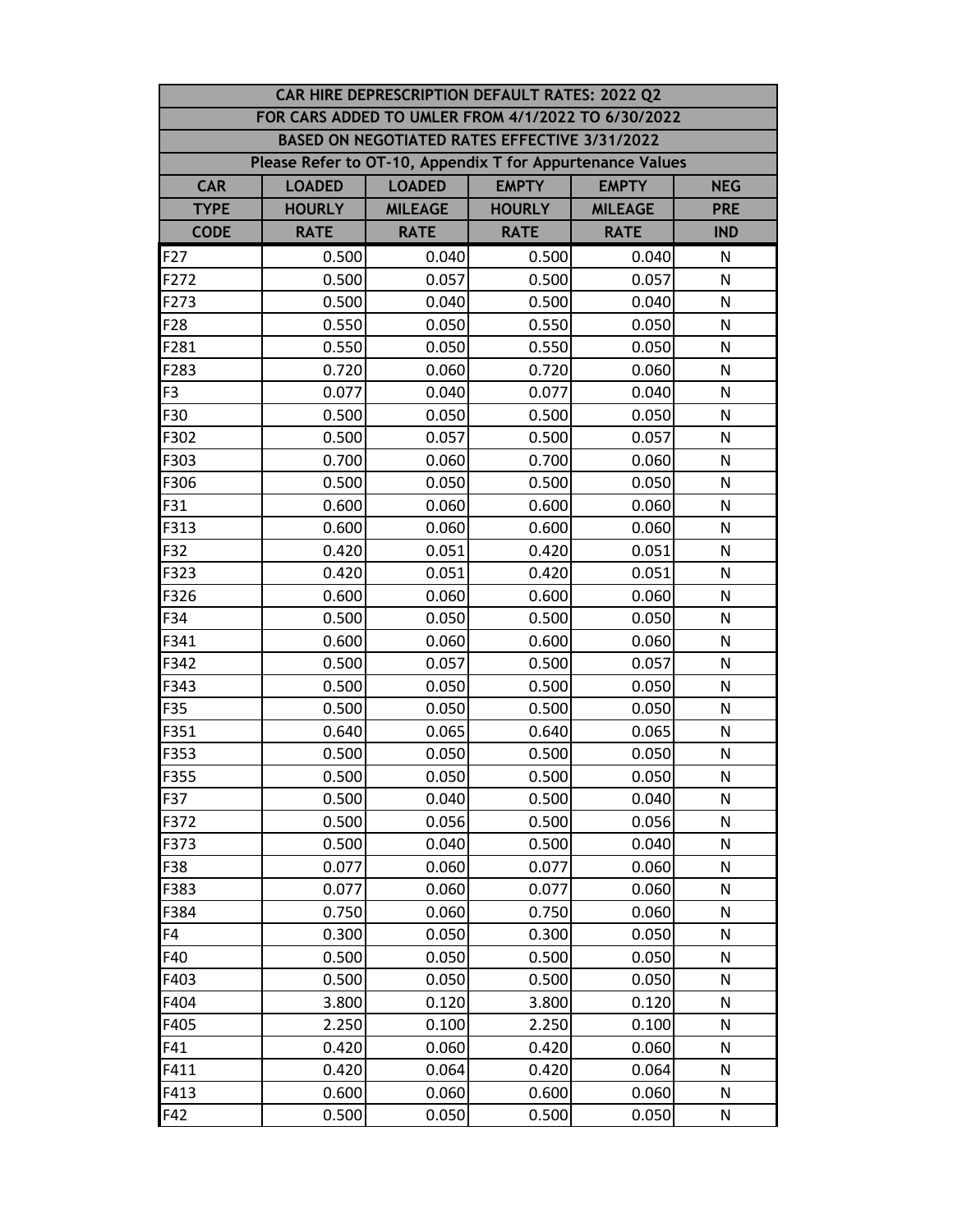| CAR HIRE DEPRESCRIPTION DEFAULT RATES: 2022 Q2 |                                                           |                                                             |               |                |              |  |  |  |
|------------------------------------------------|-----------------------------------------------------------|-------------------------------------------------------------|---------------|----------------|--------------|--|--|--|
|                                                | FOR CARS ADDED TO UMLER FROM 4/1/2022 TO 6/30/2022        |                                                             |               |                |              |  |  |  |
|                                                |                                                           | BASED ON NEGOTIATED RATES EFFECTIVE 3/31/2022               |               |                |              |  |  |  |
|                                                | Please Refer to OT-10, Appendix T for Appurtenance Values |                                                             |               |                |              |  |  |  |
| <b>CAR</b>                                     | <b>LOADED</b>                                             | <b>EMPTY</b><br><b>LOADED</b><br><b>EMPTY</b><br><b>NEG</b> |               |                |              |  |  |  |
| <b>TYPE</b>                                    | <b>HOURLY</b>                                             | <b>MILEAGE</b>                                              | <b>HOURLY</b> | <b>MILEAGE</b> | <b>PRE</b>   |  |  |  |
| <b>CODE</b>                                    | <b>RATE</b>                                               | <b>RATE</b>                                                 | <b>RATE</b>   | <b>RATE</b>    | <b>IND</b>   |  |  |  |
| F421                                           | 0.540                                                     | 0.060                                                       | 0.540         | 0.060          | N            |  |  |  |
| F422                                           | 0.540                                                     | 0.060                                                       | 0.540         | 0.060          | N            |  |  |  |
| F423                                           | 0.500                                                     | 0.050                                                       | 0.500         | 0.050          | N            |  |  |  |
| F426                                           | 0.600                                                     | 0.060                                                       | 0.600         | 0.060          | N            |  |  |  |
| F43                                            | 2.700                                                     | 0.100                                                       | 2.700         | 0.100          | N            |  |  |  |
| F431                                           | 2.700                                                     | 0.100                                                       | 2.700         | 0.100          | N            |  |  |  |
| F432                                           | 3.800                                                     | 0.120                                                       | 3.800         | 0.120          | N            |  |  |  |
| F433                                           | 5.000                                                     | 0.150                                                       | 5.000         | 0.150          | N            |  |  |  |
| F434                                           | 3.800                                                     | 0.120                                                       | 3.800         | 0.120          | N            |  |  |  |
| F435                                           | 3.800                                                     | 0.120                                                       | 3.800         | 0.120          | N            |  |  |  |
| F44                                            | 0.500                                                     | 0.050                                                       | 0.500         | 0.050          | N            |  |  |  |
| F441                                           | 0.500                                                     | 0.050                                                       | 0.500         | 0.050          | N            |  |  |  |
| F443                                           | 0.500                                                     | 0.050                                                       | 0.500         | 0.050          | N            |  |  |  |
| F444                                           | 0.850                                                     | 0.060                                                       | 0.850         | 0.060          | N            |  |  |  |
| F45                                            | 0.420                                                     | 0.060                                                       | 0.420         | 0.060          | N            |  |  |  |
| F451                                           | 0.420                                                     | 0.064                                                       | 0.420         | 0.064          | N            |  |  |  |
| F452                                           | 0.750                                                     | 0.060                                                       | 0.750         | 0.060          | N            |  |  |  |
| F453                                           | 0.500                                                     | 0.060                                                       | 0.500         | 0.060          | $\mathsf{N}$ |  |  |  |
| F454                                           | 0.540                                                     | 0.080                                                       | 0.540         | 0.080          | N            |  |  |  |
| F48                                            | 0.300                                                     | 0.050                                                       | 0.300         | 0.050          | N            |  |  |  |
| F481                                           | 0.500                                                     | 0.050                                                       | 0.500         | 0.050          | N            |  |  |  |
| F483                                           | 0.300                                                     | 0.060                                                       | 0.300         | 0.060          | N            |  |  |  |
| F484                                           | 0.650                                                     | 0.055                                                       | 0.650         | 0.055          | N            |  |  |  |
| F49                                            | 0.700                                                     | 0.061                                                       | 0.700         | 0.061          | ${\sf N}$    |  |  |  |
| F493                                           | 0.700                                                     | 0.061                                                       | 0.700         | 0.061          | N            |  |  |  |
| G                                              | 0.300                                                     | 0.050                                                       | 0.300         | 0.050          | N            |  |  |  |
| G <sub>1</sub>                                 | 0.380                                                     | 0.050                                                       | 0.380         | 0.050          | N            |  |  |  |
| G11                                            | 0.380                                                     | 0.050                                                       | 0.380         | 0.050          | N            |  |  |  |
| G112                                           | 0.550                                                     | 0.055                                                       | 0.550         | 0.055          | N            |  |  |  |
| G114                                           | 0.380                                                     | 0.117                                                       | 0.380         | 0.117          | N            |  |  |  |
| G116                                           | 0.480                                                     | 0.050                                                       | 0.480         | 0.050          | N            |  |  |  |
| G118                                           | 0.480                                                     | 0.050                                                       | 0.480         | 0.050          | N            |  |  |  |
| G119                                           | 0.550                                                     | 0.055                                                       | 0.550         | 0.055          | N            |  |  |  |
| G12                                            | 0.480                                                     | 0.050                                                       | 0.480         | 0.050          | N            |  |  |  |
| G122                                           | 0.480                                                     | 0.050                                                       | 0.480         | 0.050          | N            |  |  |  |
| G <sub>2</sub>                                 | 0.550                                                     | 0.055                                                       | 0.550         | 0.055          | N            |  |  |  |
| G21                                            | 0.550                                                     | 0.055                                                       | 0.550         | 0.055          | N            |  |  |  |
| G219                                           | 0.550                                                     | 0.055                                                       | 0.550         | 0.055          | N            |  |  |  |
| G <sub>3</sub>                                 | 0.450                                                     | 0.050                                                       | 0.450         | 0.050          | N            |  |  |  |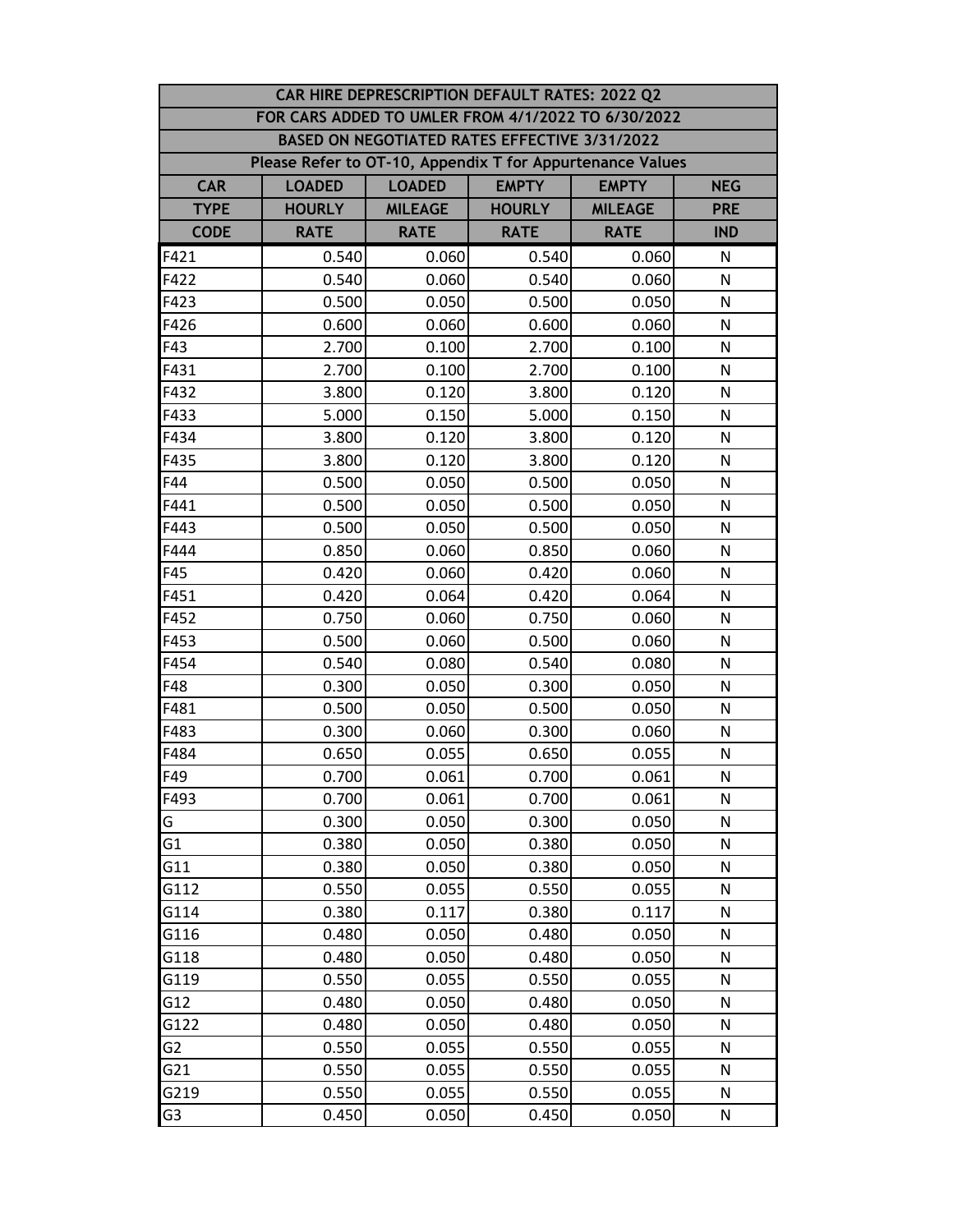| CAR HIRE DEPRESCRIPTION DEFAULT RATES: 2022 Q2 |                                                           |                                                             |               |                |              |  |  |  |
|------------------------------------------------|-----------------------------------------------------------|-------------------------------------------------------------|---------------|----------------|--------------|--|--|--|
|                                                | FOR CARS ADDED TO UMLER FROM 4/1/2022 TO 6/30/2022        |                                                             |               |                |              |  |  |  |
|                                                |                                                           | <b>BASED ON NEGOTIATED RATES EFFECTIVE 3/31/2022</b>        |               |                |              |  |  |  |
|                                                | Please Refer to OT-10, Appendix T for Appurtenance Values |                                                             |               |                |              |  |  |  |
| <b>CAR</b>                                     | <b>LOADED</b>                                             | <b>EMPTY</b><br><b>LOADED</b><br><b>EMPTY</b><br><b>NEG</b> |               |                |              |  |  |  |
| <b>TYPE</b>                                    | <b>HOURLY</b>                                             | <b>MILEAGE</b>                                              | <b>HOURLY</b> | <b>MILEAGE</b> | <b>PRE</b>   |  |  |  |
| <b>CODE</b>                                    | <b>RATE</b>                                               | <b>RATE</b>                                                 | <b>RATE</b>   | <b>RATE</b>    | <b>IND</b>   |  |  |  |
| G31                                            | 0.450                                                     | 0.050                                                       | 0.450         | 0.050          | N            |  |  |  |
| G314                                           | 0.450                                                     | 0.050                                                       | 0.450         | 0.050          | $\mathsf{N}$ |  |  |  |
| G318                                           | 0.450                                                     | 0.050                                                       | 0.450         | 0.050          | N            |  |  |  |
| G5                                             | 0.300                                                     | 0.050                                                       | 0.300         | 0.050          | N            |  |  |  |
| G51                                            | 0.300                                                     | 0.050                                                       | 0.300         | 0.050          | N            |  |  |  |
| G510                                           | 0.480                                                     | 0.050                                                       | 0.480         | 0.050          | N            |  |  |  |
| G512                                           | 0.480                                                     | 0.050                                                       | 0.480         | 0.050          | N            |  |  |  |
| G513                                           | 0.600                                                     | 0.085                                                       | 0.600         | 0.085          | N            |  |  |  |
| G514                                           | 0.480                                                     | 0.050                                                       | 0.480         | 0.050          | N            |  |  |  |
| G515                                           | 0.450                                                     | 0.000                                                       | 0.450         | 0.000          | N            |  |  |  |
| G516                                           | 0.480                                                     | 0.050                                                       | 0.480         | 0.050          | N            |  |  |  |
| G517                                           | 0.580                                                     | 0.055                                                       | 0.580         | 0.055          | N            |  |  |  |
| G518                                           | 0.450                                                     | 0.050                                                       | 0.450         | 0.050          | N            |  |  |  |
| G519                                           | 0.300                                                     | 0.100                                                       | 0.300         | 0.100          | N            |  |  |  |
| G52                                            | 0.480                                                     | 0.050                                                       | 0.480         | 0.050          | N            |  |  |  |
| G520                                           | 0.480                                                     | 0.050                                                       | 0.480         | 0.050          | N            |  |  |  |
| G522                                           | 0.480                                                     | 0.050                                                       | 0.480         | 0.050          | N            |  |  |  |
| G525                                           | 0.480                                                     | 0.050                                                       | 0.480         | 0.050          | $\mathsf{N}$ |  |  |  |
| G53                                            | 0.600                                                     | 0.060                                                       | 0.600         | 0.060          | N            |  |  |  |
| G534                                           | 0.600                                                     | 0.085                                                       | 0.600         | 0.085          | N            |  |  |  |
| G535                                           | 0.600                                                     | 0.085                                                       | 0.600         | 0.085          | N            |  |  |  |
| G538                                           | 0.600                                                     | 0.060                                                       | 0.600         | 0.060          | N            |  |  |  |
| G7                                             | 0.500                                                     | 0.050                                                       | 0.500         | 0.050          | N            |  |  |  |
| G71                                            | 0.500                                                     | 0.050                                                       | 0.500         | 0.050          | ${\sf N}$    |  |  |  |
| G712                                           | 0.570                                                     | 0.060                                                       | 0.570         | 0.060          | N            |  |  |  |
| G715                                           | 0.500                                                     | 0.050                                                       | 0.500         | 0.050          | N            |  |  |  |
| G716                                           | 0.570                                                     | 0.060                                                       | 0.570         | 0.060          | N            |  |  |  |
| G717                                           | 0.570                                                     | 0.060                                                       | 0.570         | 0.060          | N            |  |  |  |
| G719                                           | 0.600                                                     | 0.060                                                       | 0.600         | 0.060          | N            |  |  |  |
| G73                                            | 0.700                                                     | 0.060                                                       | 0.700         | 0.060          | $\mathsf{N}$ |  |  |  |
| G732                                           | 0.700                                                     | 0.060                                                       | 0.700         | 0.060          | N            |  |  |  |
| G736                                           | 0.700                                                     | 0.060                                                       | 0.700         | 0.060          | N            |  |  |  |
| H                                              | 0.350                                                     | 0.040                                                       | 0.350         | 0.040          | N            |  |  |  |
| H <sub>2</sub>                                 | 0.480                                                     | 0.050                                                       | 0.480         | 0.050          | N            |  |  |  |
| H <sub>23</sub>                                | 0.500                                                     | 0.069                                                       | 0.500         | 0.069          | N            |  |  |  |
| H230                                           | 0.500                                                     | 0.069                                                       | 0.500         | 0.069          | N            |  |  |  |
| H <sub>25</sub>                                | 0.480                                                     | 0.050                                                       | 0.480         | 0.050          | N            |  |  |  |
| H250                                           | 0.480                                                     | 0.050                                                       | 0.480         | 0.050          | N            |  |  |  |
| H <sub>3</sub>                                 | 0.350                                                     | 0.040                                                       | 0.350         | 0.040          | N            |  |  |  |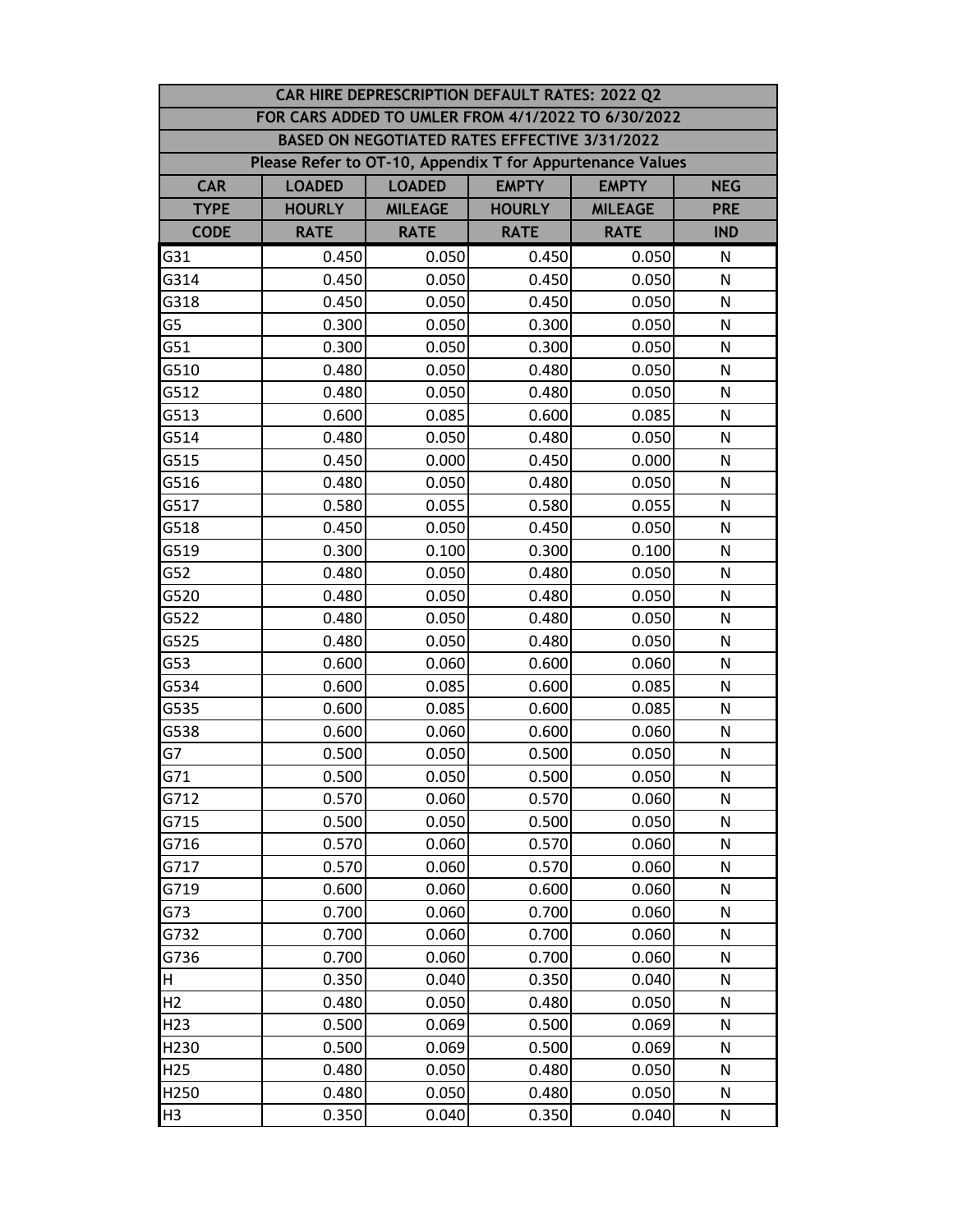| CAR HIRE DEPRESCRIPTION DEFAULT RATES: 2022 Q2 |                                                           |                                                             |                                               |                |              |  |  |  |
|------------------------------------------------|-----------------------------------------------------------|-------------------------------------------------------------|-----------------------------------------------|----------------|--------------|--|--|--|
|                                                | FOR CARS ADDED TO UMLER FROM 4/1/2022 TO 6/30/2022        |                                                             |                                               |                |              |  |  |  |
|                                                |                                                           |                                                             | BASED ON NEGOTIATED RATES EFFECTIVE 3/31/2022 |                |              |  |  |  |
|                                                | Please Refer to OT-10, Appendix T for Appurtenance Values |                                                             |                                               |                |              |  |  |  |
| <b>CAR</b>                                     | <b>LOADED</b>                                             | <b>EMPTY</b><br><b>LOADED</b><br><b>EMPTY</b><br><b>NEG</b> |                                               |                |              |  |  |  |
| <b>TYPE</b>                                    | <b>HOURLY</b>                                             | <b>MILEAGE</b>                                              | <b>HOURLY</b>                                 | <b>MILEAGE</b> | <b>PRE</b>   |  |  |  |
| <b>CODE</b>                                    | <b>RATE</b>                                               | <b>RATE</b>                                                 | <b>RATE</b>                                   | <b>RATE</b>    | <b>IND</b>   |  |  |  |
| H33                                            | 0.500                                                     | 0.085                                                       | 0.500                                         | 0.085          | N            |  |  |  |
| H330                                           | 0.500                                                     | 0.085                                                       | 0.500                                         | 0.085          | N            |  |  |  |
| H34                                            | 0.500                                                     | 0.050                                                       | 0.500                                         | 0.050          | ${\sf N}$    |  |  |  |
| H340                                           | 0.500                                                     | 0.050                                                       | 0.500                                         | 0.050          | N            |  |  |  |
| H35                                            | 0.350                                                     | 0.040                                                       | 0.350                                         | 0.040          | N            |  |  |  |
| H350                                           | 0.350                                                     | 0.040                                                       | 0.350                                         | 0.040          | N            |  |  |  |
| H351                                           | 0.480                                                     | 0.050                                                       | 0.480                                         | 0.050          | N            |  |  |  |
| H352                                           | 0.480                                                     | 0.050                                                       | 0.480                                         | 0.050          | N            |  |  |  |
| J                                              | 0.200                                                     | 0.020                                                       | 0.200                                         | 0.020          | N            |  |  |  |
| J3                                             | 0.200                                                     | 0.020                                                       | 0.200                                         | 0.020          | N            |  |  |  |
| <b>J30</b>                                     | 0.200                                                     | 0.020                                                       | 0.200                                         | 0.020          | $\mathsf{N}$ |  |  |  |
| J300                                           | 0.500                                                     | 0.050                                                       | 0.500                                         | 0.050          | N            |  |  |  |
| J301                                           | 0.200                                                     | 0.020                                                       | 0.200                                         | 0.020          | N            |  |  |  |
| J302                                           | 0.550                                                     | 0.065                                                       | 0.550                                         | 0.065          | N            |  |  |  |
| J303                                           | 0.500                                                     | 0.078                                                       | 0.500                                         | 0.078          | N            |  |  |  |
| J304                                           | 0.450                                                     | 0.050                                                       | 0.450                                         | 0.050          | $\mathsf{N}$ |  |  |  |
| J31                                            | 0.410                                                     | 0.070                                                       | 0.410                                         | 0.070          | N            |  |  |  |
| J311                                           | 0.410                                                     | 0.090                                                       | 0.410                                         | 0.090          | N            |  |  |  |
| J312                                           | 0.550                                                     | 0.070                                                       | 0.550                                         | 0.070          | N            |  |  |  |
| K                                              | 0.420                                                     | 0.050                                                       | 0.420                                         | 0.050          | N            |  |  |  |
| K1                                             | 0.450                                                     | 0.050                                                       | 0.450                                         | 0.050          | N            |  |  |  |
| K14                                            | 0.450                                                     | 0.050                                                       | 0.450                                         | 0.050          | N            |  |  |  |
| K147                                           | 0.450                                                     | 0.050                                                       | 0.450                                         | 0.050          | N            |  |  |  |
| K <sub>2</sub>                                 | 0.450                                                     | 0.050                                                       | 0.450                                         | 0.050          | N            |  |  |  |
| K24                                            | 0.450                                                     | 0.050                                                       | 0.450                                         | 0.050          | N            |  |  |  |
| K247                                           | 0.450                                                     | 0.050                                                       | 0.450                                         | 0.050          | N            |  |  |  |
| K3                                             | 0.420                                                     | 0.050                                                       | 0.420                                         | 0.050          | N            |  |  |  |
| K30                                            | 0.420                                                     | 0.064                                                       | 0.420                                         | 0.064          | N            |  |  |  |
| K304                                           | 0.420                                                     | 0.064                                                       | 0.420                                         | 0.064          | N            |  |  |  |
| K32                                            | 0.420                                                     | 0.064                                                       | 0.420                                         | 0.064          | N            |  |  |  |
| K324                                           | 0.420                                                     | 0.064                                                       | 0.420                                         | 0.064          | N            |  |  |  |
| K327                                           | 0.420                                                     | 0.064                                                       | 0.420                                         | 0.064          | N            |  |  |  |
| K34                                            | 0.420                                                     | 0.050                                                       | 0.420                                         | 0.050          | N            |  |  |  |
| K341                                           | 0.480                                                     | 0.050                                                       | 0.480                                         | 0.050          | N            |  |  |  |
| K342                                           | 0.500                                                     | 0.110                                                       | 0.500                                         | 0.110          | N            |  |  |  |
| K344                                           | 0.420                                                     | 0.064                                                       | 0.420                                         | 0.064          | N            |  |  |  |
| K345                                           | 0.420                                                     | 0.064                                                       | 0.420                                         | 0.064          | N            |  |  |  |
| K346                                           | 0.450                                                     | 0.070                                                       | 0.450                                         | 0.070          | N            |  |  |  |
| K347                                           | 0.420                                                     | 0.064                                                       | 0.420                                         | 0.064          | N            |  |  |  |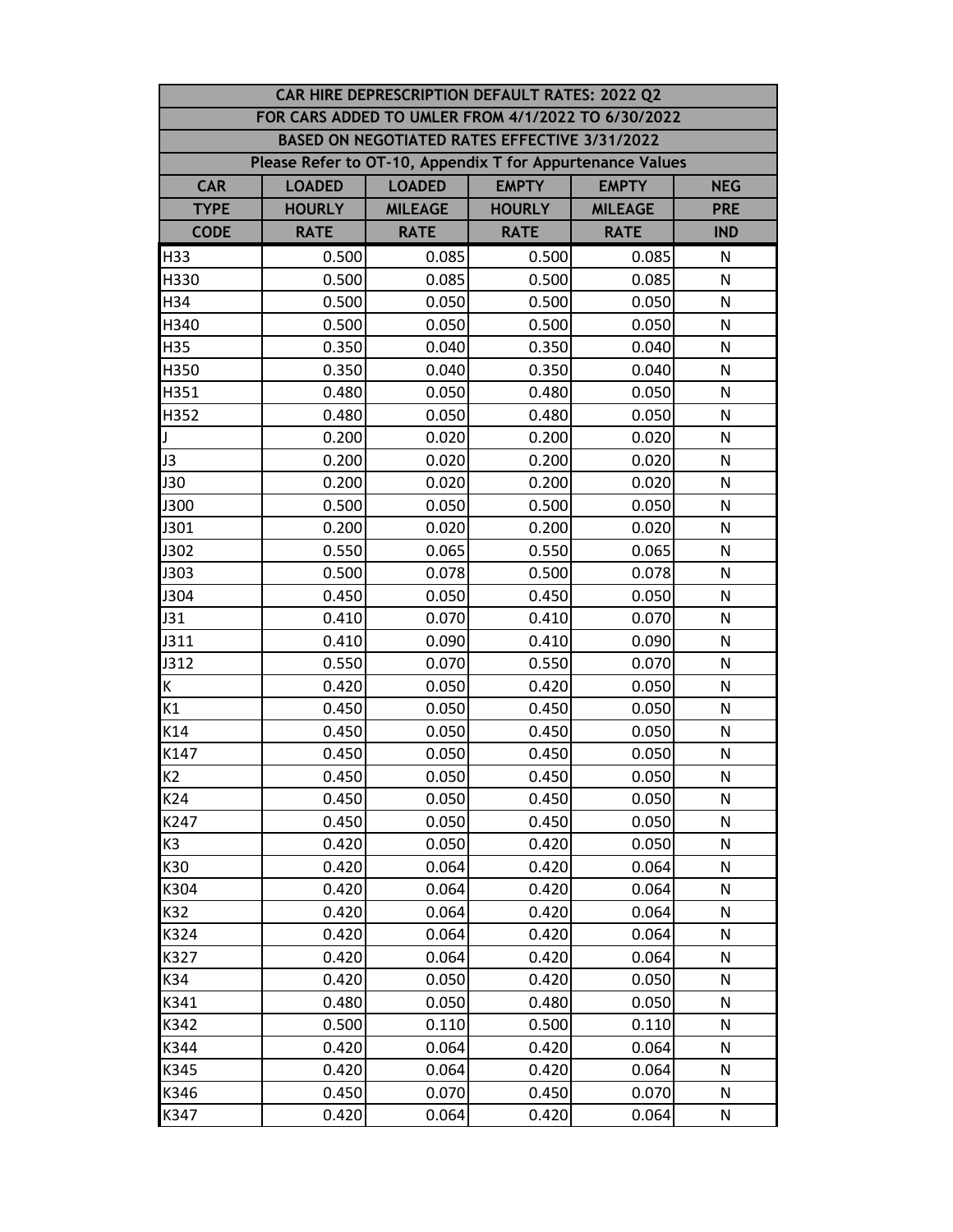| CAR HIRE DEPRESCRIPTION DEFAULT RATES: 2022 Q2 |                                                                              |                |                                               |                |              |  |  |
|------------------------------------------------|------------------------------------------------------------------------------|----------------|-----------------------------------------------|----------------|--------------|--|--|
|                                                | FOR CARS ADDED TO UMLER FROM 4/1/2022 TO 6/30/2022                           |                |                                               |                |              |  |  |
|                                                |                                                                              |                | BASED ON NEGOTIATED RATES EFFECTIVE 3/31/2022 |                |              |  |  |
|                                                | Please Refer to OT-10, Appendix T for Appurtenance Values                    |                |                                               |                |              |  |  |
| <b>CAR</b>                                     | <b>LOADED</b><br><b>EMPTY</b><br><b>LOADED</b><br><b>EMPTY</b><br><b>NEG</b> |                |                                               |                |              |  |  |
| <b>TYPE</b>                                    | <b>HOURLY</b>                                                                | <b>MILEAGE</b> | <b>HOURLY</b>                                 | <b>MILEAGE</b> | <b>PRE</b>   |  |  |
| <b>CODE</b>                                    | <b>RATE</b>                                                                  | <b>RATE</b>    | <b>RATE</b>                                   | <b>RATE</b>    | <b>IND</b>   |  |  |
| K38                                            | 0.500                                                                        | 0.084          | 0.500                                         | 0.084          | N            |  |  |
| K384                                           | 0.500                                                                        | 0.084          | 0.500                                         | 0.084          | N            |  |  |
| L                                              | 0.480                                                                        | 0.050          | 0.480                                         | 0.050          | N            |  |  |
| L <sub>0</sub>                                 | 0.480                                                                        | 0.050          | 0.480                                         | 0.050          | $\mathsf{N}$ |  |  |
| L02                                            | 0.480                                                                        | 0.050          | 0.480                                         | 0.050          | ${\sf N}$    |  |  |
| L026                                           | 0.480                                                                        | 0.050          | 0.480                                         | 0.050          | N            |  |  |
| L027                                           | 0.600                                                                        | 0.060          | 0.600                                         | 0.060          | N            |  |  |
| P                                              | 0.280                                                                        | 0.019          | 0.280                                         | 0.019          | P            |  |  |
| P <sub>3</sub>                                 | 0.580                                                                        | 0.019          | 0.580                                         | 0.019          | P            |  |  |
| P38                                            | 0.580                                                                        | 0.019          | 0.580                                         | 0.019          | P            |  |  |
| P381                                           | 0.580                                                                        | 0.019          | 0.580                                         | 0.019          | P            |  |  |
| P <sub>4</sub>                                 | 0.460                                                                        | 0.035          | 0.460                                         | 0.035          | P            |  |  |
| P43                                            | 0.460                                                                        | 0.035          | 0.460                                         | 0.035          | P            |  |  |
| P435                                           | 0.460                                                                        | 0.035          | 0.460                                         | 0.035          | P            |  |  |
| <b>P7</b>                                      | 0.430                                                                        | 0.035          | 0.430                                         | 0.035          | P            |  |  |
| P71                                            | 0.430                                                                        | 0.037          | 0.430                                         | 0.037          | ${\sf P}$    |  |  |
| P712                                           | 0.430                                                                        | 0.037          | 0.430                                         | 0.037          | P            |  |  |
| P72                                            | 0.430                                                                        | 0.037          | 0.430                                         | 0.037          | P            |  |  |
| P720                                           | 0.430                                                                        | 0.037          | 0.430                                         | 0.037          | P            |  |  |
| P721                                           | 1.300                                                                        | 0.044          | 1.300                                         | 0.044          | P            |  |  |
| P722                                           | 0.430                                                                        | 0.037          | 0.430                                         | 0.037          | P            |  |  |
| P73                                            | 0.450                                                                        | 0.037          | 0.450                                         | 0.037          | P            |  |  |
| P732                                           | 0.450                                                                        | 0.037          | 0.450                                         | 0.037          | P            |  |  |
| P74                                            | 0.430                                                                        | 0.037          | 0.430                                         | 0.037          | P            |  |  |
| P741                                           | 0.430                                                                        | 0.037          | 0.430                                         | 0.037          | P            |  |  |
| P75                                            | 0.590                                                                        | 0.035          | 0.590                                         | 0.035          | P            |  |  |
| P751                                           | 0.590                                                                        | 0.035          | 0.590                                         | 0.035          | P            |  |  |
| P78                                            | 0.430                                                                        | 0.037          | 0.430                                         | 0.037          | P            |  |  |
| P781                                           | 0.450                                                                        | 0.037          | 0.450                                         | 0.037          | P            |  |  |
| P782                                           | 0.430                                                                        | 0.037          | 0.430                                         | 0.037          | P            |  |  |
| P8                                             | 0.280                                                                        | 0.020          | 0.280                                         | 0.020          | P            |  |  |
| P84                                            | 0.280                                                                        | 0.038          | 0.280                                         | 0.038          | P            |  |  |
| P841                                           | 0.450                                                                        | 0.038          | 0.450                                         | 0.038          | P            |  |  |
| P842                                           | 0.280                                                                        | 0.061          | 0.280                                         | 0.061          | P            |  |  |
| P85                                            | 0.630                                                                        | 0.042          | 0.630                                         | 0.042          | ${\sf P}$    |  |  |
| P852                                           | 0.630                                                                        | 0.042          | 0.630                                         | 0.042          | P            |  |  |
| P87                                            | 0.410                                                                        | 0.020          | 0.410                                         | 0.020          | P            |  |  |
| P873                                           | 0.410                                                                        | 0.020          | 0.410                                         | 0.020          | P            |  |  |
| P88                                            | 0.450                                                                        | 0.037          | 0.450                                         | 0.037          | P            |  |  |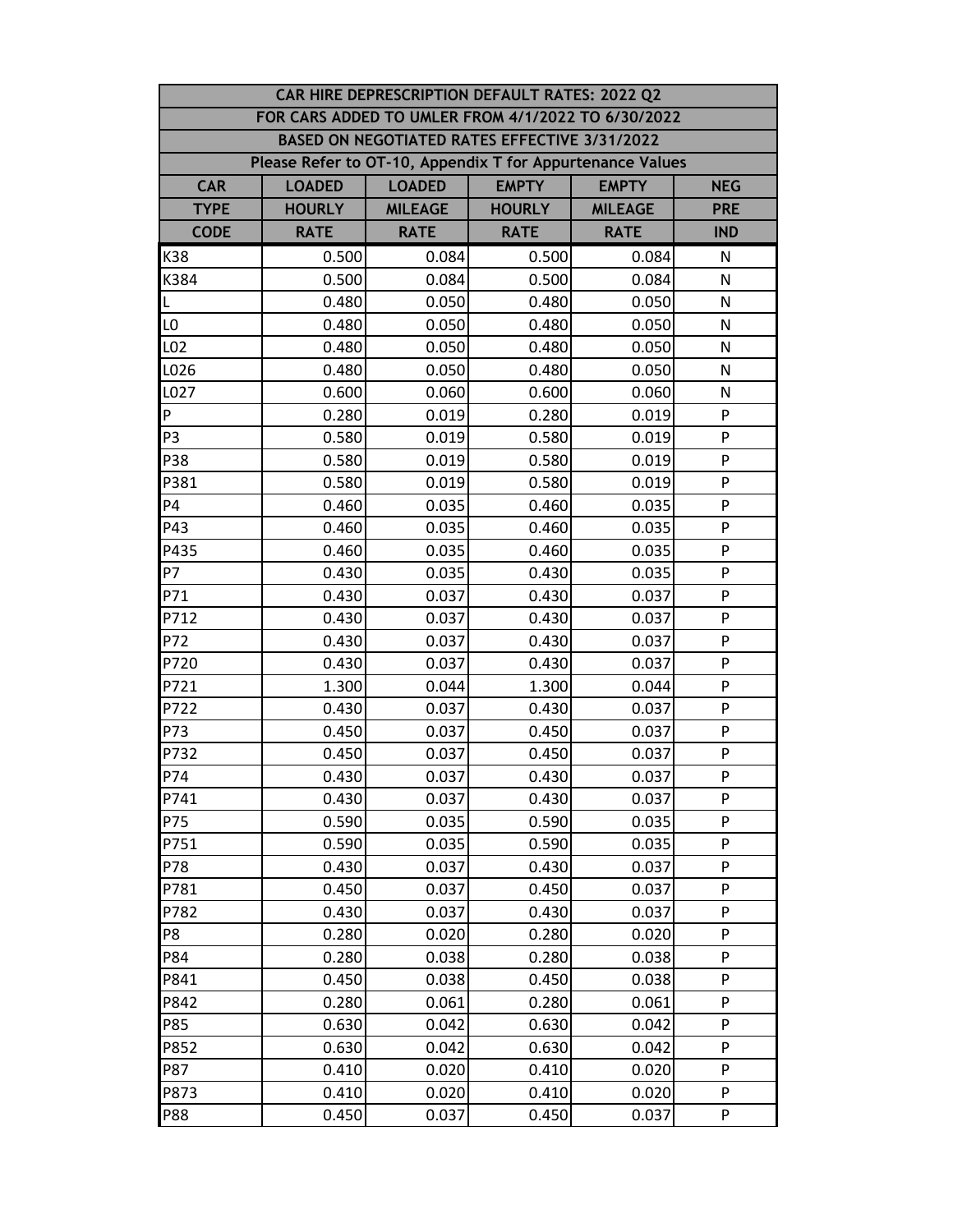|                 | CAR HIRE DEPRESCRIPTION DEFAULT RATES: 2022 Q2            |                                                             |                                               |                |              |  |  |  |
|-----------------|-----------------------------------------------------------|-------------------------------------------------------------|-----------------------------------------------|----------------|--------------|--|--|--|
|                 | FOR CARS ADDED TO UMLER FROM 4/1/2022 TO 6/30/2022        |                                                             |                                               |                |              |  |  |  |
|                 |                                                           |                                                             | BASED ON NEGOTIATED RATES EFFECTIVE 3/31/2022 |                |              |  |  |  |
|                 | Please Refer to OT-10, Appendix T for Appurtenance Values |                                                             |                                               |                |              |  |  |  |
| <b>CAR</b>      | <b>LOADED</b>                                             | <b>EMPTY</b><br><b>LOADED</b><br><b>EMPTY</b><br><b>NEG</b> |                                               |                |              |  |  |  |
| <b>TYPE</b>     | <b>HOURLY</b>                                             | <b>MILEAGE</b>                                              | <b>HOURLY</b>                                 | <b>MILEAGE</b> | <b>PRE</b>   |  |  |  |
| <b>CODE</b>     | <b>RATE</b>                                               | <b>RATE</b>                                                 | <b>RATE</b>                                   | <b>RATE</b>    | <b>IND</b>   |  |  |  |
| P882            | 0.450                                                     | 0.037                                                       | 0.450                                         | 0.037          | P            |  |  |  |
| Q               | 1.040                                                     | 0.073                                                       | 1.040                                         | 0.073          | N            |  |  |  |
| Q5              | 1.040                                                     | 0.073                                                       | 1.040                                         | 0.073          | N            |  |  |  |
| Q52             | 1.040                                                     | 0.073                                                       | 1.040                                         | 0.073          | N            |  |  |  |
| Q520            | 1.040                                                     | 0.073                                                       | 1.040                                         | 0.073          | N            |  |  |  |
| ${\sf R}$       | 0.500                                                     | 0.050                                                       | 0.500                                         | 0.050          | N            |  |  |  |
| R <sub>3</sub>  | 0.570                                                     | 0.065                                                       | 0.500                                         | 0.050          | $\mathsf{N}$ |  |  |  |
| R30             | 0.570                                                     | 0.065                                                       | 0.500                                         | 0.050          | N            |  |  |  |
| R300            | 0.570                                                     | 0.065                                                       | 0.500                                         | 0.050          | N            |  |  |  |
| R37             | 0.700                                                     | 0.080                                                       | 0.700                                         | 0.080          | N            |  |  |  |
| R370            | 0.700                                                     | 0.080                                                       | 0.700                                         | 0.080          | N            |  |  |  |
| R4              | 0.500                                                     | 0.050                                                       | 0.500                                         | 0.050          | $\mathsf{N}$ |  |  |  |
| R40             | 0.500                                                     | 0.050                                                       | 0.500                                         | 0.050          | N            |  |  |  |
| R400            | 0.500                                                     | 0.050                                                       | 0.500                                         | 0.050          | N            |  |  |  |
| R41             | 0.570                                                     | 0.065                                                       | 0.500                                         | 0.050          | N            |  |  |  |
| R410            | 0.570                                                     | 0.065                                                       | 0.500                                         | 0.050          | N            |  |  |  |
| R46             | 0.850                                                     | 0.135                                                       | 0.850                                         | 0.135          | ${\sf N}$    |  |  |  |
| R460            | 0.850                                                     | 0.135                                                       | 0.850                                         | 0.135          | $\mathsf{N}$ |  |  |  |
| R47             | 0.500                                                     | 0.068                                                       | 0.500                                         | 0.068          | $\mathsf{N}$ |  |  |  |
| R470            | 0.500                                                     | 0.068                                                       | 0.500                                         | 0.068          | N            |  |  |  |
| R <sub>5</sub>  | 0.600                                                     | 0.060                                                       | 0.600                                         | 0.060          | N            |  |  |  |
| <b>R50</b>      | 0.600                                                     | 0.060                                                       | 0.600                                         | 0.060          | N            |  |  |  |
| R500            | 0.600                                                     | 0.060                                                       | 0.600                                         | 0.060          | N            |  |  |  |
| R <sub>6</sub>  | 0.500                                                     | 0.068                                                       | 0.500                                         | 0.068          | ${\sf N}$    |  |  |  |
| <b>R60</b>      | 0.500                                                     | 0.068                                                       | 0.500                                         | 0.068          | N            |  |  |  |
| R600            | 0.500                                                     | 0.068                                                       | 0.500                                         | 0.068          | N            |  |  |  |
| R61             | 0.500                                                     | 0.068                                                       | 0.500                                         | 0.068          | N            |  |  |  |
| R610            | 0.500                                                     | 0.068                                                       | 0.500                                         | 0.068          | N            |  |  |  |
| R611            | 0.500                                                     | 0.068                                                       | 0.500                                         | 0.068          | N            |  |  |  |
| R66             | 1.710                                                     | 0.134                                                       | 1.710                                         | 0.134          | $\mathsf{N}$ |  |  |  |
| R660            | 1.710                                                     | 0.134                                                       | 1.710                                         | 0.134          | N            |  |  |  |
| R67             | 0.500                                                     | 0.068                                                       | 0.500                                         | 0.068          | N            |  |  |  |
| R670            | 0.500                                                     | 0.068                                                       | 0.500                                         | 0.068          | N            |  |  |  |
| S.              | 0.350                                                     | 0.015                                                       | 0.350                                         | 0.015          | N            |  |  |  |
| S <sub>1</sub>  | 1.350                                                     | 0.050                                                       | 1.350                                         | 0.050          | N            |  |  |  |
| <b>S13</b>      | 1.690                                                     | 0.050                                                       | 1.690                                         | 0.050          | N            |  |  |  |
| S136            | 2.650                                                     | 0.080                                                       | 2.650                                         | 0.080          | N            |  |  |  |
| <b>S138</b>     | 1.690                                                     | 0.050                                                       | 1.690                                         | 0.050          | N            |  |  |  |
| S <sub>16</sub> | 1.350                                                     | 0.060                                                       | 1.350                                         | 0.060          | ${\sf N}$    |  |  |  |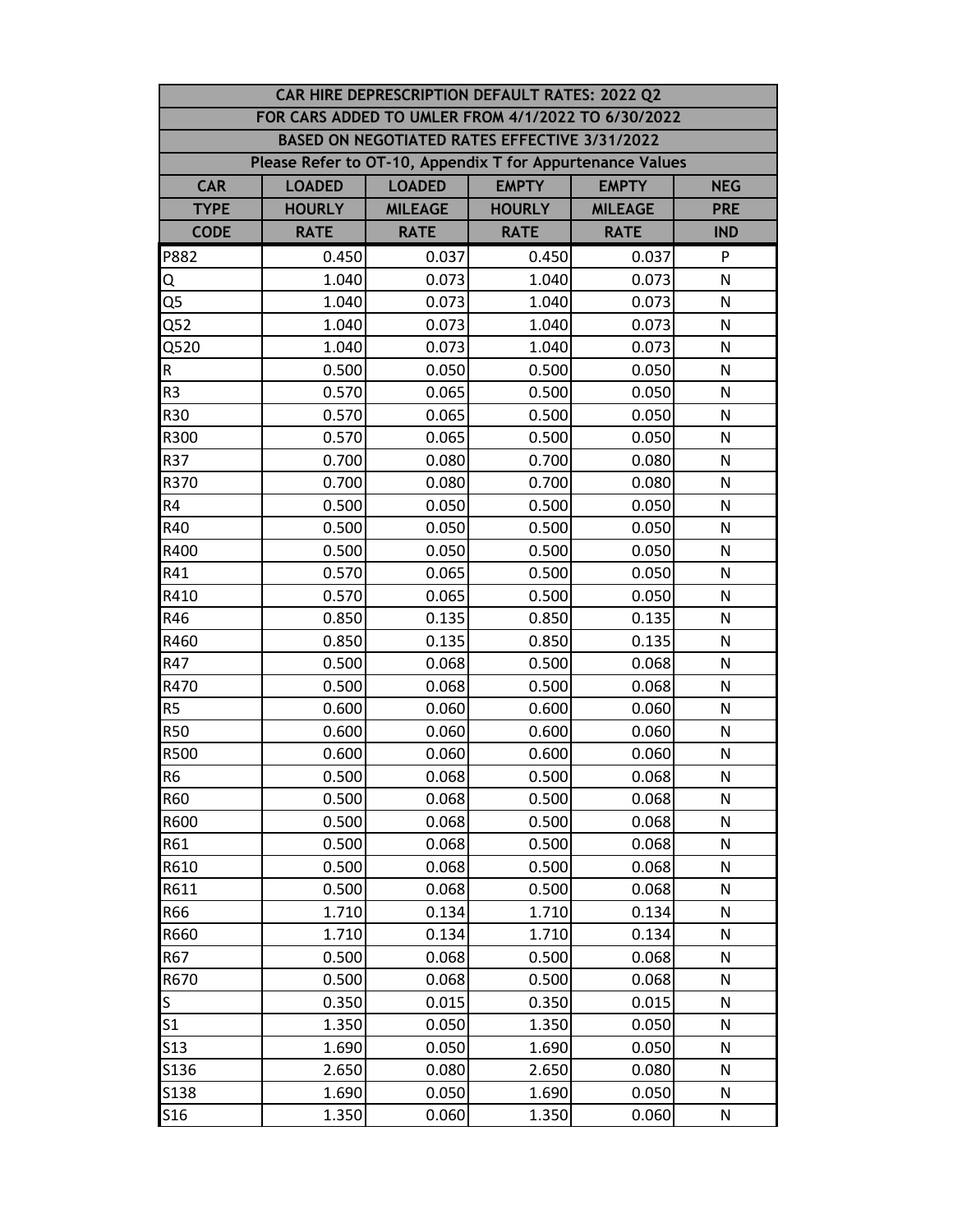|                                                           | CAR HIRE DEPRESCRIPTION DEFAULT RATES: 2022 Q2 |                |               |                |              |  |  |  |
|-----------------------------------------------------------|------------------------------------------------|----------------|---------------|----------------|--------------|--|--|--|
| FOR CARS ADDED TO UMLER FROM 4/1/2022 TO 6/30/2022        |                                                |                |               |                |              |  |  |  |
| BASED ON NEGOTIATED RATES EFFECTIVE 3/31/2022             |                                                |                |               |                |              |  |  |  |
| Please Refer to OT-10, Appendix T for Appurtenance Values |                                                |                |               |                |              |  |  |  |
| <b>CAR</b>                                                | <b>LOADED</b>                                  | <b>LOADED</b>  | <b>EMPTY</b>  | <b>EMPTY</b>   | <b>NEG</b>   |  |  |  |
| <b>TYPE</b>                                               | <b>HOURLY</b>                                  | <b>MILEAGE</b> | <b>HOURLY</b> | <b>MILEAGE</b> | <b>PRE</b>   |  |  |  |
| <b>CODE</b>                                               | <b>RATE</b>                                    | <b>RATE</b>    | <b>RATE</b>   | <b>RATE</b>    | <b>IND</b>   |  |  |  |
| S161                                                      | 2.800                                          | 0.078          | 2.800         | 0.078          | N            |  |  |  |
| S162                                                      | 1.350                                          | 0.060          | 1.350         | 0.060          | N            |  |  |  |
| S167                                                      | 2.650                                          | 0.085          | 2.650         | 0.085          | ${\sf N}$    |  |  |  |
| S169                                                      | 2.750                                          | 0.085          | 2.750         | 0.085          | N            |  |  |  |
| S <sub>17</sub>                                           | 1.850                                          | 0.068          | 1.850         | 0.068          | N            |  |  |  |
| S170                                                      | 1.850                                          | 0.068          | 1.850         | 0.068          | N            |  |  |  |
| S171                                                      | 1.850                                          | 0.068          | 1.850         | 0.068          | N            |  |  |  |
| S172                                                      | 1.850                                          | 0.068          | 1.850         | 0.068          | N            |  |  |  |
| S174                                                      | 1.850                                          | 0.071          | 1.850         | 0.071          | N            |  |  |  |
| S175                                                      | 1.850                                          | 0.071          | 1.850         | 0.071          | N            |  |  |  |
| S178                                                      | 1.850                                          | 0.071          | 1.850         | 0.071          | $\mathsf{N}$ |  |  |  |
| S <sub>3</sub>                                            | 0.510                                          | 0.015          | 0.510         | 0.015          | N            |  |  |  |
| S31                                                       | 0.510                                          | 0.015          | 0.510         | 0.015          | N            |  |  |  |
| S310                                                      | 0.670                                          | 0.019          | 0.670         | 0.019          | N            |  |  |  |
| S312                                                      | 0.580                                          | 0.020          | 0.580         | 0.020          | N            |  |  |  |
| S313                                                      | 0.510                                          | 0.015          | 0.510         | 0.015          | $\mathsf{N}$ |  |  |  |
| <b>S33</b>                                                | 1.690                                          | 0.050          | 1.690         | 0.050          | N            |  |  |  |
| S332                                                      | 1.700                                          | 0.050          | 1.700         | 0.050          | ${\sf N}$    |  |  |  |
| S333                                                      | 1.690                                          | 0.050          | 1.690         | 0.050          | N            |  |  |  |
| S34                                                       | 2.750                                          | 0.080          | 2.750         | 0.080          | N            |  |  |  |
| S342                                                      | 2.750                                          | 0.080          | 2.750         | 0.080          | N            |  |  |  |
| <b>S35</b>                                                | 2.750                                          | 0.080          | 2.750         | 0.080          | N            |  |  |  |
| S350                                                      | 2.750                                          | 0.080          | 2.750         | 0.080          | N            |  |  |  |
| S36                                                       | 2.350                                          | 0.065          | 2.350         | 0.065          | N            |  |  |  |
| S367                                                      | 2.350                                          | 0.080          | 2.350         | 0.080          | N            |  |  |  |
| S368                                                      | 2.500                                          | 0.065          | 2.500         | 0.065          | N            |  |  |  |
| S4                                                        | 1.950                                          | 0.080          | 1.950         | 0.080          | N            |  |  |  |
| <b>S45</b>                                                | 1.950                                          | 0.080          | 1.950         | 0.080          | N            |  |  |  |
| S450                                                      | 1.950                                          | 0.080          | 1.950         | 0.080          | N            |  |  |  |
| S6                                                        | 0.350                                          | 0.021          | 0.350         | 0.021          | N            |  |  |  |
| S61                                                       | 0.350                                          | 0.021          | 0.350         | 0.021          | N            |  |  |  |
| S615                                                      | 0.350                                          | 0.000          | 0.350         | 0.000          | N            |  |  |  |
| S619                                                      | 0.630                                          | 0.021          | 0.630         | 0.021          | N            |  |  |  |
| S63                                                       | 1.040                                          | 0.133          | 1.040         | 0.133          | N            |  |  |  |
| S635                                                      | 1.040                                          | 0.133          | 1.040         | 0.133          | N            |  |  |  |
| S66                                                       | 2.500                                          | 0.060          | 2.500         | 0.060          | N            |  |  |  |
| S667                                                      | 2.500                                          | 0.060          | 2.500         | 0.060          | N            |  |  |  |
| T                                                         | 0.160                                          | 0.054          | 0.160         | 0.054          | P            |  |  |  |
| T <sub>0</sub>                                            | 0.250                                          | 0.061          | 0.250         | 0.061          | P            |  |  |  |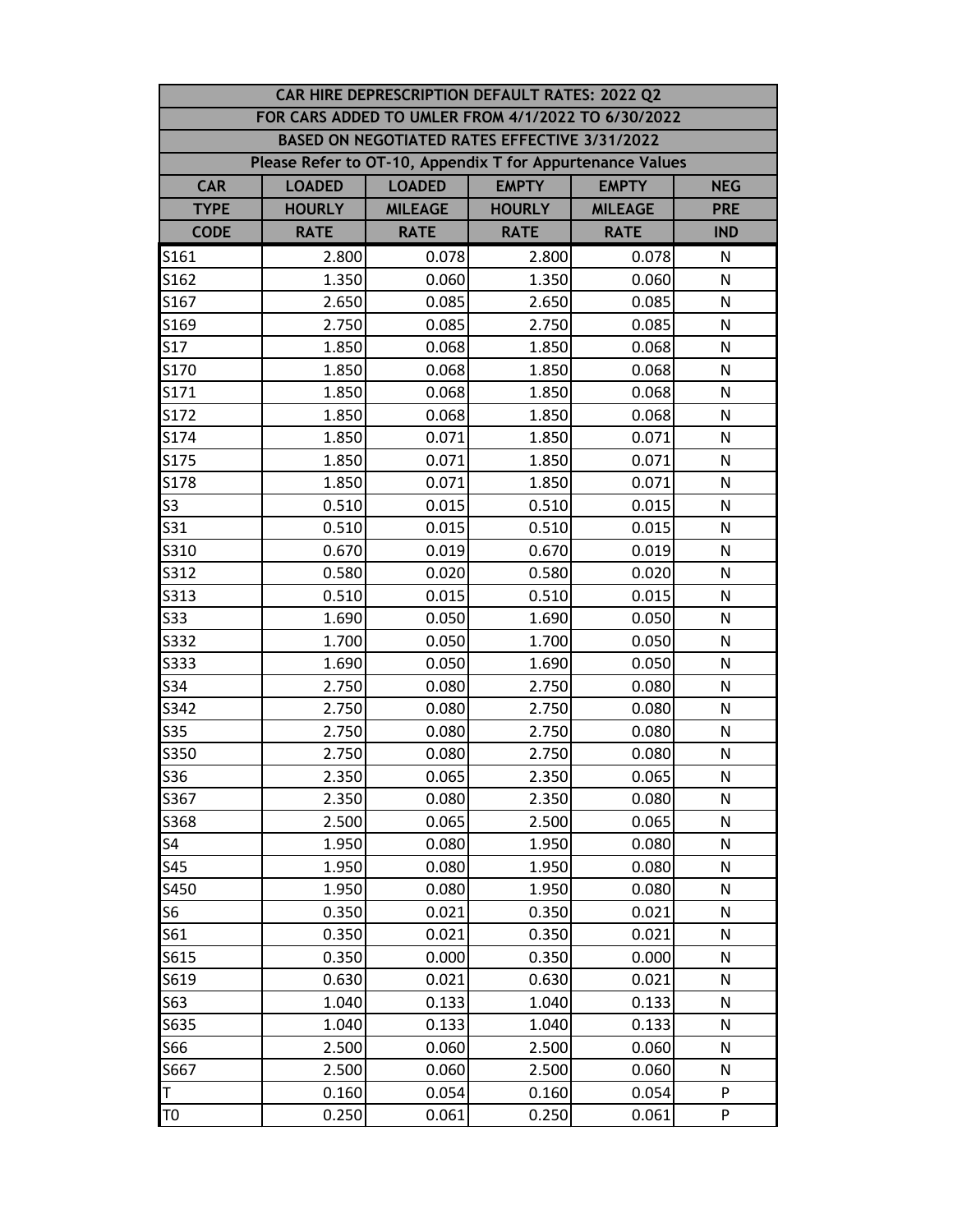|                                                           |               |                | CAR HIRE DEPRESCRIPTION DEFAULT RATES: 2022 Q2 |                |              |  |  |  |
|-----------------------------------------------------------|---------------|----------------|------------------------------------------------|----------------|--------------|--|--|--|
| FOR CARS ADDED TO UMLER FROM 4/1/2022 TO 6/30/2022        |               |                |                                                |                |              |  |  |  |
| BASED ON NEGOTIATED RATES EFFECTIVE 3/31/2022             |               |                |                                                |                |              |  |  |  |
| Please Refer to OT-10, Appendix T for Appurtenance Values |               |                |                                                |                |              |  |  |  |
| <b>CAR</b>                                                | <b>LOADED</b> | <b>LOADED</b>  | <b>EMPTY</b>                                   | <b>EMPTY</b>   | <b>NEG</b>   |  |  |  |
| <b>TYPE</b>                                               | <b>HOURLY</b> | <b>MILEAGE</b> | <b>HOURLY</b>                                  | <b>MILEAGE</b> | <b>PRE</b>   |  |  |  |
| <b>CODE</b>                                               | <b>RATE</b>   | <b>RATE</b>    | <b>RATE</b>                                    | <b>RATE</b>    | <b>IND</b>   |  |  |  |
| <b>T05</b>                                                | 0.250         | 0.061          | 0.250                                          | 0.061          | P            |  |  |  |
| T054                                                      | 0.250         | 0.061          | 0.250                                          | 0.061          | P            |  |  |  |
| T1                                                        | 0.160         | 0.054          | 0.160                                          | 0.054          | ${\sf P}$    |  |  |  |
| T <sub>10</sub>                                           | 0.160         | 0.054          | 0.160                                          | 0.054          | P            |  |  |  |
| T101                                                      | 0.390         | 0.067          | 0.390                                          | 0.067          | P            |  |  |  |
| T105                                                      | 0.260         | 0.063          | 0.260                                          | 0.063          | P            |  |  |  |
| T106                                                      | 0.160         | 0.054          | 0.160                                          | 0.054          | P            |  |  |  |
| T107                                                      | 0.910         | 0.080          | 0.910                                          | 0.080          | P            |  |  |  |
| T108                                                      | 0.160         | 0.054          | 0.160                                          | 0.054          | P            |  |  |  |
| T <sub>17</sub>                                           | 0.160         | 0.054          | 0.160                                          | 0.054          | P            |  |  |  |
| T178                                                      | 0.160         | 0.054          | 0.160                                          | 0.054          | P            |  |  |  |
| T <sub>2</sub>                                            | 0.250         | 0.061          | 0.250                                          | 0.061          | P            |  |  |  |
| T <sub>20</sub>                                           | 0.250         | 0.061          | 0.250                                          | 0.061          | P            |  |  |  |
| T208                                                      | 0.250         | 0.061          | 0.250                                          | 0.061          | P            |  |  |  |
| T3                                                        | 0.250         | 0.061          | 0.250                                          | 0.061          | P            |  |  |  |
| T38                                                       | 0.250         | 0.061          | 0.250                                          | 0.061          | ${\sf P}$    |  |  |  |
| T389                                                      | 0.250         | 0.061          | 0.250                                          | 0.061          | P            |  |  |  |
| T <sub>5</sub>                                            | 0.160         | 0.054          | 0.160                                          | 0.054          | P            |  |  |  |
| T59                                                       | 0.160         | 0.054          | 0.160                                          | 0.054          | P            |  |  |  |
| T598                                                      | 0.160         | 0.054          | 0.160                                          | 0.054          | P            |  |  |  |
| T9                                                        | 0.250         | 0.061          | 0.250                                          | 0.061          | P            |  |  |  |
| T92                                                       | 0.250         | 0.061          | 0.250                                          | 0.061          | P            |  |  |  |
| T929                                                      | 0.250         | 0.061          | 0.250                                          | 0.061          | P            |  |  |  |
| <b>V</b>                                                  | 0.590         | 0.005          | 0.590                                          | 0.005          | $\mathsf{N}$ |  |  |  |
| V <sub>0</sub>                                            | 2.250         | 0.090          | 2.250                                          | 0.090          | N            |  |  |  |
| <b>V07</b>                                                | 2.250         | 0.090          | 2.250                                          | 0.090          | N            |  |  |  |
| V077                                                      | 2.250         | 0.090          | 2.250                                          | 0.090          | N            |  |  |  |
| V <sub>2</sub>                                            | 1.900         | 0.200          | 2.000                                          | 0.260          | N            |  |  |  |
| V29                                                       | 1.900         | 0.200          | 2.000                                          | 0.260          | N            |  |  |  |
| V295                                                      | 1.900         | 0.200          | 2.000                                          | 0.260          | N            |  |  |  |
| V4                                                        | 0.590         | 0.005          | 0.590                                          | 0.005          | N            |  |  |  |
| V40                                                       | 0.880         | 0.065          | 0.880                                          | 0.065          | N            |  |  |  |
| V401                                                      | 0.880         | 0.065          | 0.880                                          | 0.065          | N            |  |  |  |
| V41                                                       | 0.590         | 0.005          | 0.590                                          | 0.005          | N            |  |  |  |
| V411                                                      | 0.590         | 0.057          | 0.590                                          | 0.057          | N            |  |  |  |
| V418                                                      | 0.870         | 0.005          | 0.870                                          | 0.005          | ${\sf N}$    |  |  |  |
| V44                                                       | 0.800         | 0.065          | 0.800                                          | 0.065          | N            |  |  |  |
| V441                                                      | 0.880         | 0.065          | 0.880                                          | 0.065          | $\mathsf{N}$ |  |  |  |
| V442                                                      | 0.800         | 0.080          | 0.800                                          | 0.080          | N            |  |  |  |